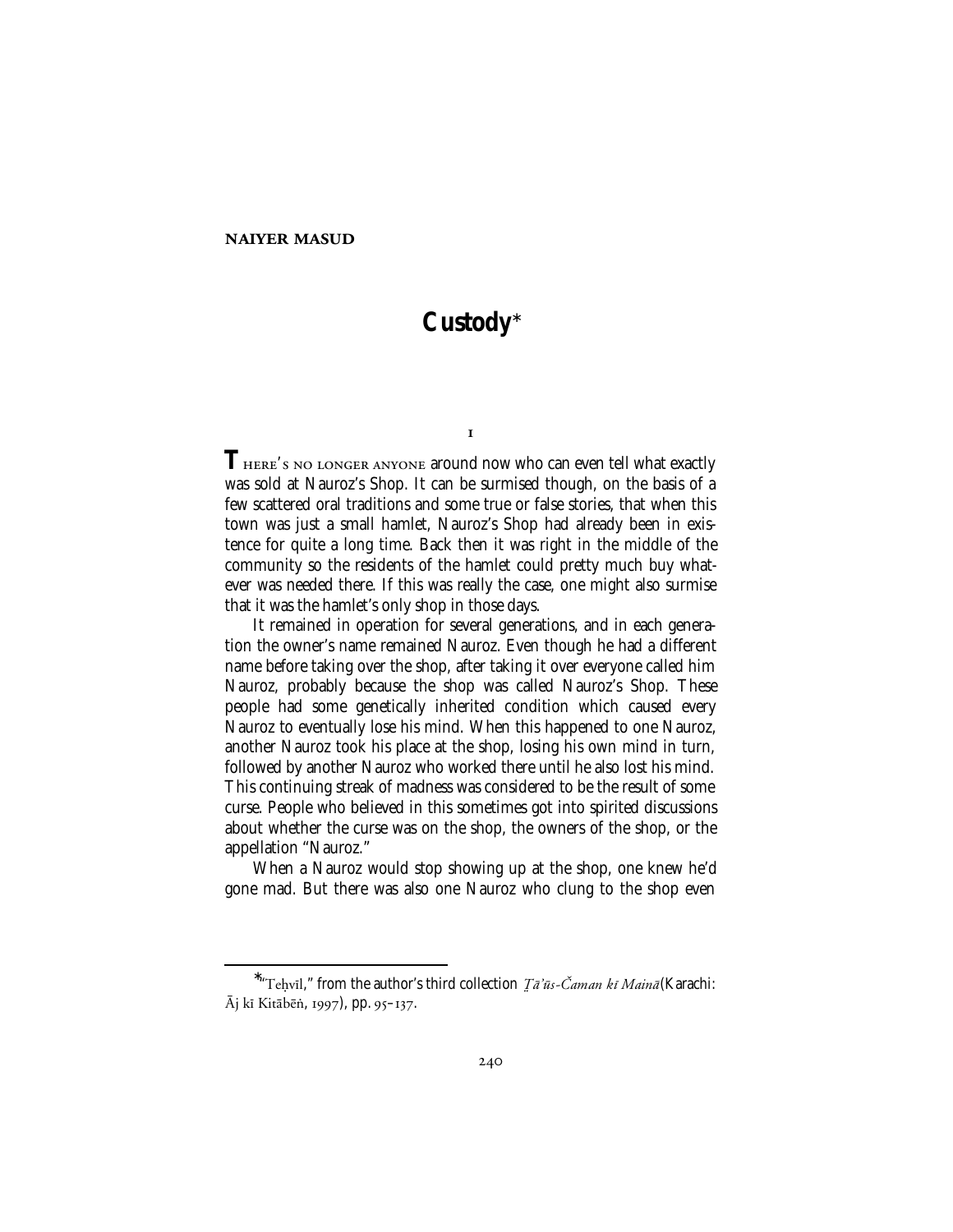after losing his mind, with the result that within a few days the shop itself began to look crazy. I belong to the time of that Nauroz.

At first, nobody suspected that that Nauroz had gone mad. Although, if they had given it some thought, it wasn't something that was hard to figure out, because, in a matter of just a few days, the shop's condition became such that when it opened one day it would be chockful of clay toys. The next day it would be filled with domestic birds, and it was selling their meat on still another day. One would see herbal plants on one day and piles of firewood on another. But instead of suspecting that something was the matter with Nauroz's mind, people became fascinated by the changing merchandise, indeed to such an extent that they started betting among themselves about what item was likely to be on sale the next day when the shop opened. Only when this fascination had spread like an epidemic did some people, who had repeatedly lost their bets, suspect—the suspicion itself spreading like an epidemic—that Nauroz had gone crazy. Then it became a routine that people would gather outside the shop every morning and, when it opened and its curtain was lifted up, they would distribute among themselves whatever merchandise could be had and they would leave whatever they thought its price was on top of the high takht with heavy posts, in a corner of which Nauroz sat huddled.

One day, when the curtain was lifted, Nauroz couldn't be found anywhere. The takht was empty and two baby girls, who hadn't yet learned to sit properly, were playing with two clay balls on the floor. Naturally, this became the talk of the town. And also, naturally again, neither the girls nor the clay balls, which were perhaps their toys, were considered the shop's merchandise. So, it could be said that that was the first day Nauroz's shop had nothing at all to sell.

After searching unsuccessfully for Nauroz people began to look for somebody who could take care of the girls, because, so far, they had remained unclaimed. People also looked for a new Nauroz. The absent Nauroz did have a brother, but he was already mad and, according to some, mad since birth. Even so, he was brought in and repeatedly made to sit on the shop's takht, but, each time, he fled the minute the opportunity presented itself, finally disappearing altogether one day like his brother had done earlier. During this time the girls stayed with me because I used to live above Nauroz's shop and one of the staircases to my place started inside the shop. Also, nobody else agreed to raise them.

And, although the shop was no longer in business, people had meanwhile also started calling me Nauroz. Then, one day, I took stock of the shop.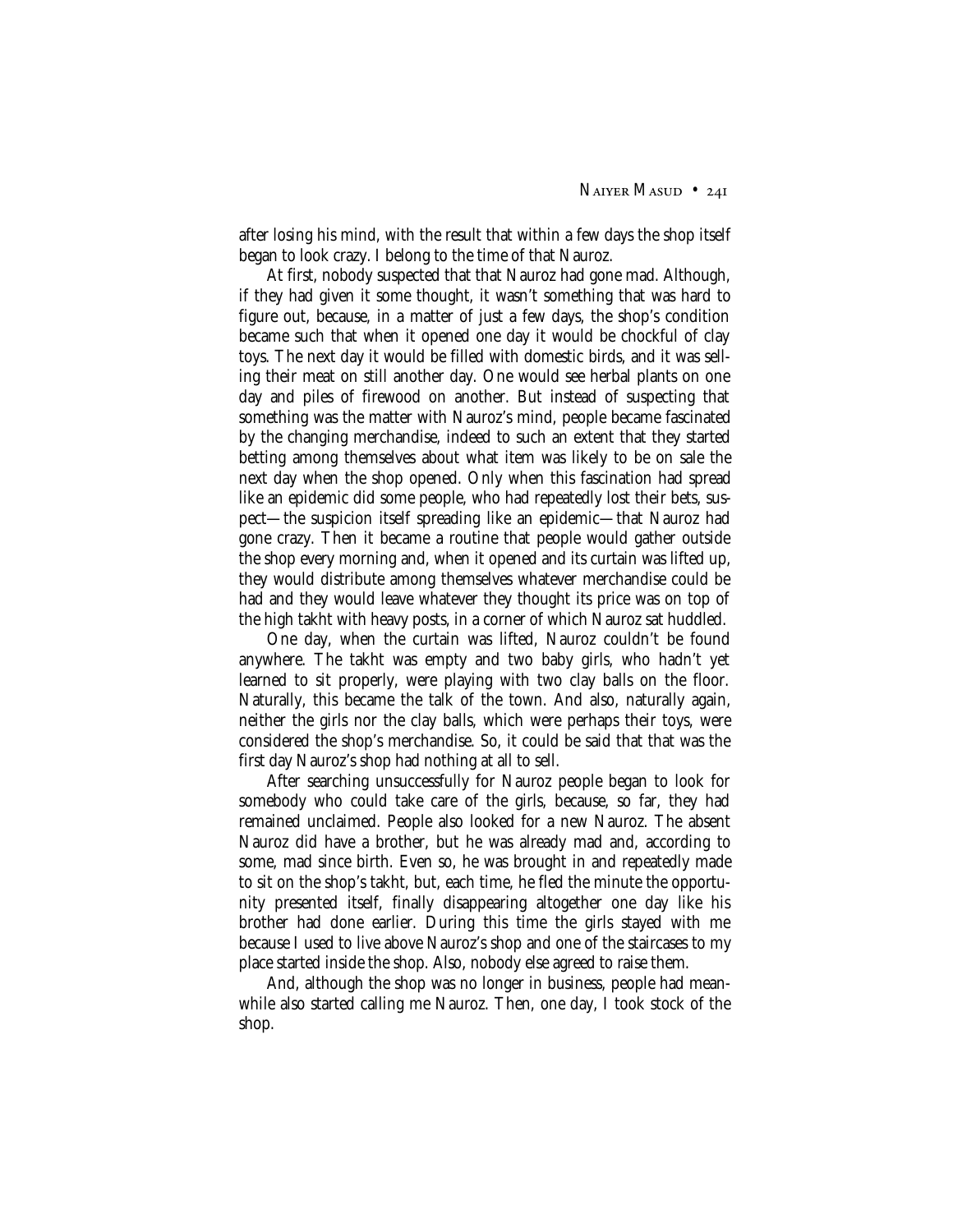The shop became visible immediately upon reaching the last bend in the road which ran along the edge of the jungle by the ruins. In place of a door it had a heavy curtain which was raised onto two bamboo poles like a canopy during business hours. At that time, from a distance, it sometimes looked like a child who had just woken up and was yawning, and sometimes it looked like a ferocious animal opening its mouth before making a sound. I was interested in both of these similarities and occasionally, in moments when my mind was wandering, I would think about them.

The shop's floor was somewhat lower than the ground outside. The space inside the shop was much bigger than that of any other shop in town. Its high walls had compartments and shelves in several places, or thick wooden pegs and heavy iron hooks. There were also many crisscrossing rope webbings that were tied to these hooks. Bamboo poles and chains hung from the rafters with hooks on either end. In many places the floor also had recessed compartments of various sizes which had been reinforced with bricks and then covered over with fitted boards. Brass rings were attached to these boards for lifting them up. There were also brass rings in quite a few places on the unpaved floor, but there were no compartments beneath them. I pulled these rings up one by one and examined them closely but detected no movement around them. Just foolishness—I thought; then I counted these pointless rings. Could it be, I wondered, that their number corresponded to the number of generations that had run Nauroz's Shop? I examined the entire shop again. Wall compartments, floor compartments, pegs, webbings, bamboo poles and chains suspended from the ceiling, all manner of empty jars and baskets lying about on the floor—they all revealed that the shop had seen many generations, but they gave no clue as to what object or group of objects was, in fact, sold there.

I sat down on a corner of the takht with the heavy posts which the last Nauroz used to sit on before his disappearance. Although bereft of saleable merchandise, the shop still looked so full that it was impossible to move about in it freely. As I continued sitting on the corner of the takht, I felt that all the objects scattered around me were more precious than the merchandise that had been sold here. But, I would not, I resolved, let a single one of these objects be sold, at least not as long as I'm called Nauroz. Meanwhile, I remembered the original intent with which I had come to examine the shop. Once again I looked at each and every object and finally felt assured that there was nothing here that could possibly harm small children. I climbed the staircase inside the shop returning to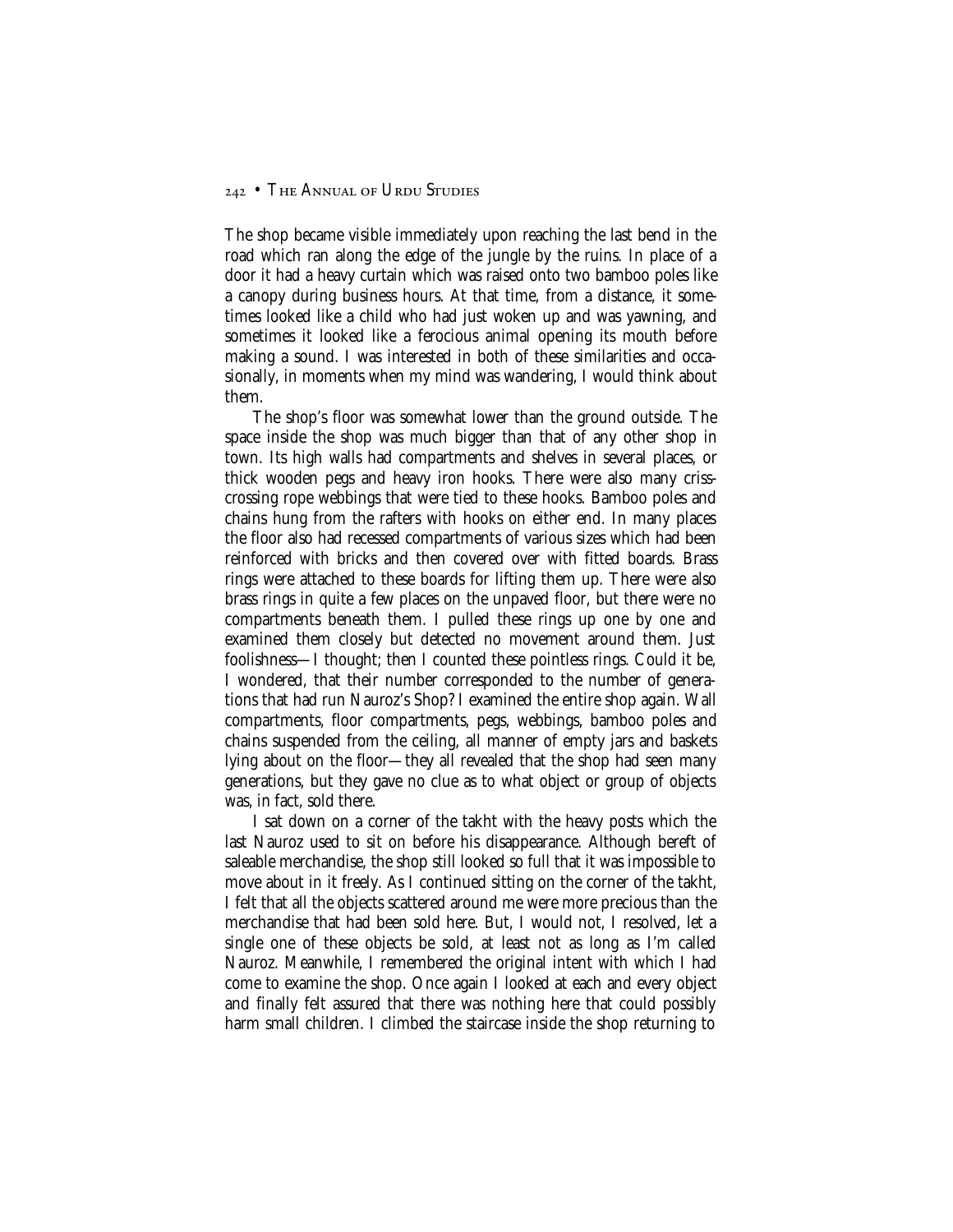my place where both girls had by now woken up. The minute they saw me they both started pushing themselves toward me, but without making any noise.

They had now learned to sit. In fact, for several days already they had even started to crawl forward a bit as they sat, only to fall down after going a distance of one or two lengths of the hand. I sort of liked the way they tumbled over silently and remained silent after falling. I sometimes sat them up and started to back away slowly, snapping my fingers. They would crawl forward with their eyes fixed on my hand and eventually tilt to one side and fall. This was my only game with them up to now. After playing with them for a little while I would pick them up and carry them downstairs to the shop. There, I sat them on the unpaved floor and, all of a sudden, they would come to life as though a fish's young had been released into water. After pushing their tiny bodies toward everything at first, one started off in the direction of the jars while the other aimed for a basket. They only went a short distance and then both toppled over on their sides, picked themselves up again and moved, then again fell back down. This time though, as one of them tried to raise herself, her eyes fell on the hooks hanging from the ceiling. In trying to reach for them she fell on her back on the soft dirt floor. I picked her up and sat her down. Then I brought a basket over to her. The other girl had come upon the ring handle of a board and was trying to eat it. I sat her beside the basket too and one of them got involved with it. At that point I looked at them closely. Their faces and bodies were so similar that they could be considered twin sisters. The thought struck me that I might have given water, etc., twice over to just one of them on several occasions. Only after a close and protracted inspection could I perceive some slight difference in their features, but what stood in the way of identifying each of them individually was their eyes. Their eyes were absolutely identical.

These belonged to a race I wasn't familiar with. I even thought that eyes such as these were only seen in paintings, although, unlike the eyes in a painting, soft lights seemed to glimmer somewhere deep inside of them. After watching them for some time it occurred to me that I had absolutely no connection with these girls and I had been made responsible for them for no reason at all. As a result, some of my habits had been changed and certain routines had pretty much been done away with. I realized that because of these girls I had had to stop going to the jungle, or even observing it sitting inside my quarters. So I thought, in fact I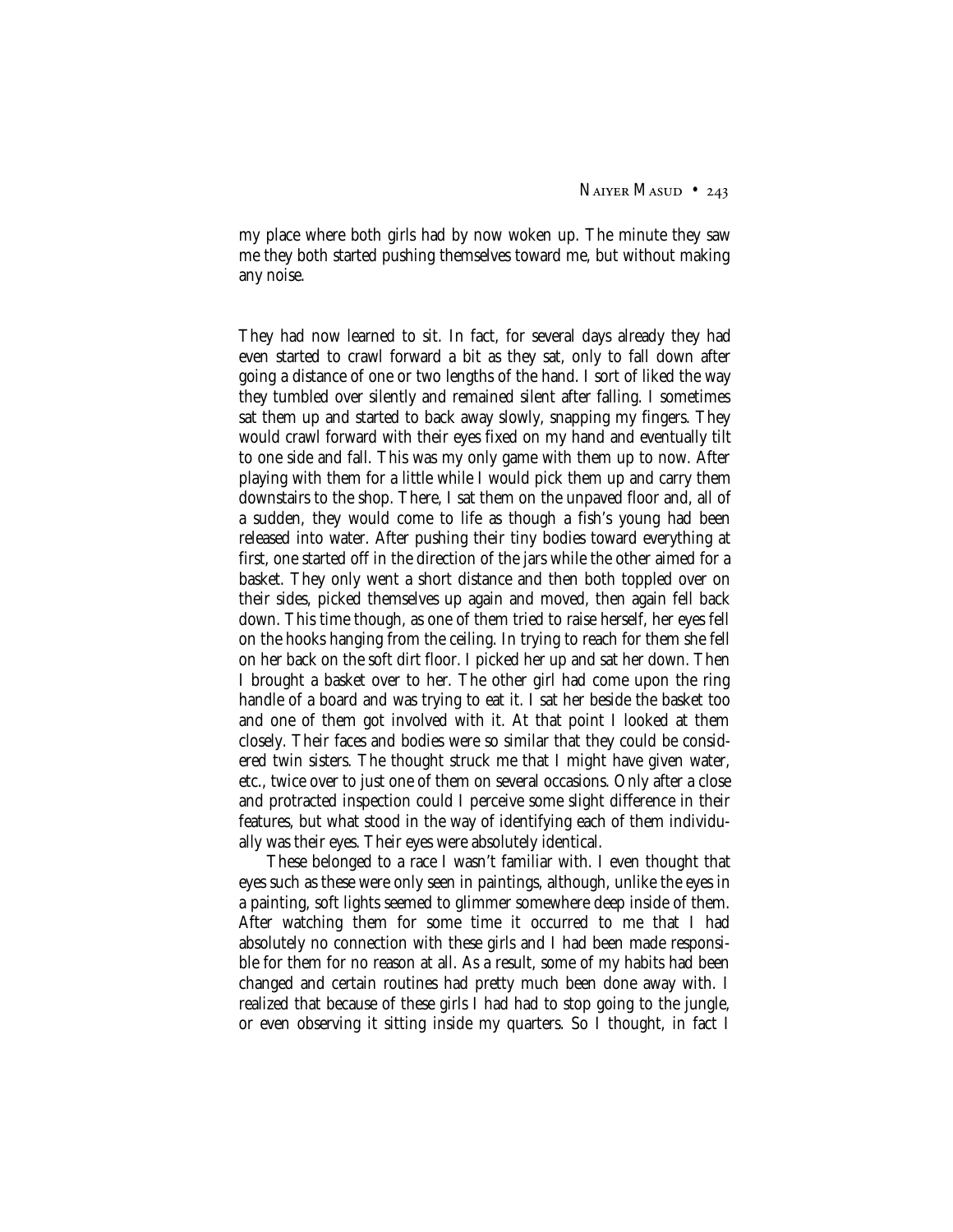more or less decided, to keep them at Nauroz's house which I could see clearly from my place. This was a small, old but strongly-constructed building that stood a little ways from the shop and it was where Nauroz had lived with his brother. I'd never gone there, and even Nauroz himself had never spent much time there. I remembered him. As long as he had remained of sound mind, he had routinely closed the shop at sundown and walked off toward some place outside of town. He would return late at night, sometimes even the next day, empty-handed or with some merchandise for the shop. Besides his brother, he had no relatives, at least not in this town where he had his shop. His dealings with the townsfolk didn't go beyond what was required by the business, and with me they were even less. Nevertheless, I looked over his accounts now and then, and he had given me the space above his shop to live in. He sometimes wandered in there of his own accord, but it never seemed that he had come to see me, so I didn't attempt to talk with him much. Still we did converse a little and then he addressed me as Saasaan, informing me that that was my family name. He always took a place near the window which stood directly above the entrance to the shop. If he spotted an approaching customer from there, he immediately got up and went quickly down the inner staircase, arriving in the shop before the customer.

My own favorite place to sit was by this same window because the trees in the jungle by the ruins were clearly visible from that vantage point.

I sensed a faint glimmer of those trees before my eyes and realized that I had actually been staring at the girls' eyes this entire time. They had stopped playing with the basket and were feeling frightened watching me staring at them so intently. When I straightened up, they started to crawl toward me with halting steps, their frightened eyes still glued to me. I felt that even though they were frightened of me, they still wanted to rush over to me. I took a few steps backwards; they started to crawl faster. Before they tumbled over, I lunged forward and picked the two of them up together. Their tiny hearts were racing. I succeeded in making them smile, but only after a long time.

 $\mathbf{2}$ 

I had no experience with raising children. Nonetheless I was raising them, somehow or other. At first I had thought that the people who lived in the area around the shop, whom I knew quite well, would help make my job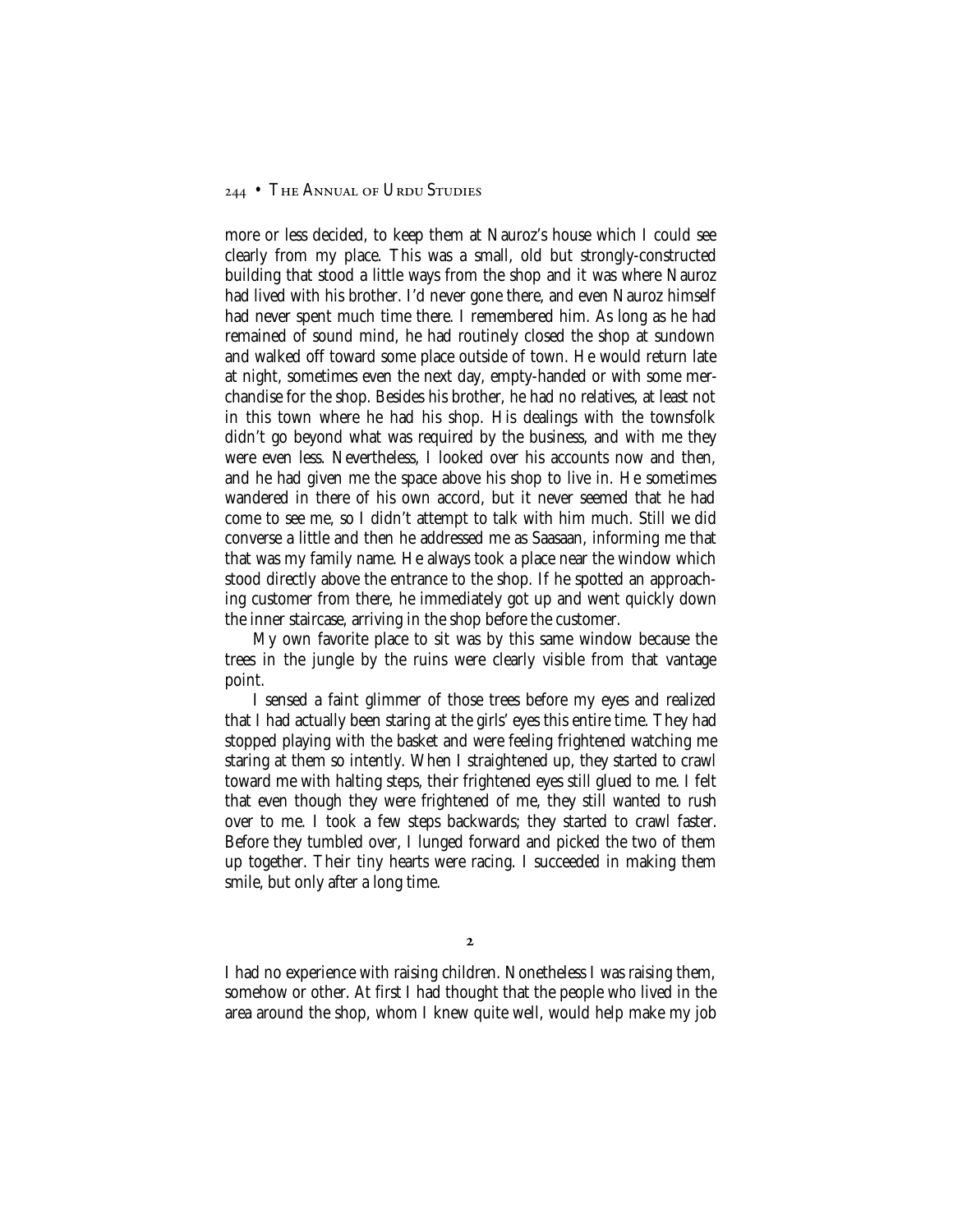easier. Because I read and wrote for them, they cared for me a lot and were also quite mindful of my needs. But when I brought up the subject of the girls around them a few times, they took off in other directions.

One day a nice breeze was blowing so I took the girls out as far as the bend in the road. After playing with them on the soft grass at the edge of the road for a while I was taking them back when I saw four or five important townsmen standing in front of the shop's curtain. I asked about a few ordinary things, to which they gave cursory answers and then became silent. They remained silent for quite a while. Then one of them, without pointing at the girls, said, "Nauroz, don't bring them out."

"Why, is something wrong with that?" I asked.

"Not really, but …" he said, "Who knows who they are."

"Why," I asked, "couldn't he have had daughters?"

"Daughters?" he said. "Then why did he abandon them?"

"He had gone mad."

"So does every Nauroz, Nauroz. But even a mad man …"

After that all of them stared at me for a long time without speaking.

"Even so," I said finally, "is there something wrong with bringing them out?"

"Who knows who they are?"

"No one has come forward to claim them?"

"None at all," he said. "But does that mean there isn't any claimant?"

"I'm taking care of them," I said, "all by myself, and I think their claimant is Nauroz."

"Which Nauroz?"

Several answers came as far as my lips and stopped. All of them, perhaps expecting an answer, had their eyes fixed on me.

"All right," I had to say, "From now on I won't bring them out."

That very day I removed the curtain from the shop's entrance and installed a regular door in its place, making doubly sure that it could be closed from both inside and out. The townsfolk helped me a lot in this, just as they always had in everything else.

After making sure the door was secure I decided, first of all, to make a visit to the jungle by the ruins.

I used to go there fairly regularly, almost daily, before Nauroz's disappearance. I did this to survey the interior of the jungle, but mostly I ended up just enjoying the sights of the ruins, though not completely, since they couldn't be seen clearly because of the tremendous density of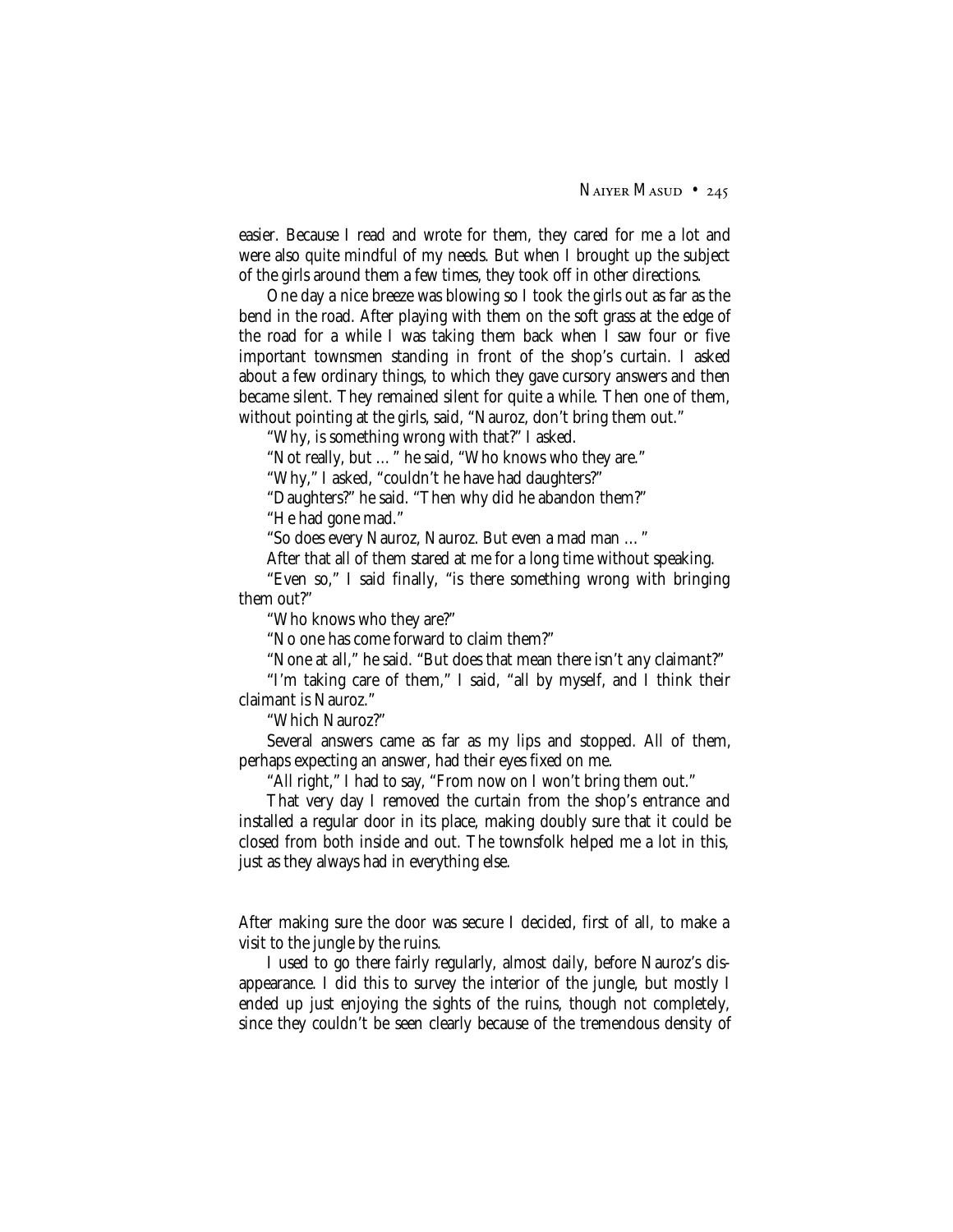the trees. The trees' serpentine growth along the stone balconies that were drooping over dilapidated columns made it well-nigh impossible to determine the true form and character of their crooked trunks or their cracked bark. The vines, running recklessly here and there, going up and down trees, brought to mind children playing in the garden of a home and prompted a person to touch them involuntarily. Sometimes these vines seemed to be laughing and crying without even breaking the silence of the jungle. Dense straw bushes, sprouting from the dirt which stuck to the surface of the rocks, soared higher and higher, while the aerial roots of ancient trees seemed in need of help struggling to find a way to the soil through the crevices in the rocks.

It was impossible to gauge the dimensions of the exterior of the jungle from this vantage point, but the window above Nauroz's Shop where I sat—and Nauroz as well—did offer a clear view of the jungle's treetops, so there one could get some idea of the jungle's outward form, at least someone who had also seen the jungle from the inside while wandering through the ruins.

This wasn't a real jungle, just a cluster of old trees and wild bushes growing through the crevices of the ruins' massive walls, whose exact height or depth it was impossible to ascertain. Wherever the crown of one tree was found, the root of another tree started up in a crevice nearby. More trees grew in the lower area, taking on bizarre forms in order to escape from the shade of the trees growing in the areas up above. These lower trees went straight up for some distance, then bent to one side and continued along parallel to the ground, and then straightened up again after passing the perimeters of the shade. To the eye, this multi-storied jungle looked like the garden in a scenic photograph which had wrinkled in several places. When the wind blew quickly, the fluttering sound of paper, like the pages of a book being riffled, could be heard. But when the wind changed into a dust storm, the sounds of the jungle also changed, frightening the townsfolk at night. Strange noises rose and fell in the fluctuating gusts of the storm and a man could, if he used his imagination, find similarities to other sounds. Perhaps the townspeople did just that. Why, without trying even I heard cackles, sobs, laughter, cries of joy and pain, reprimands and laments in the sounds of the jungle on several occasions while I was sitting by the window above Nauroz's Shop.

Sometimes, right in the middle of these sounds, suddenly a sound as if somebody was screaming something could also be heard. This may have been the sound of large limbs snapping and their barks splitting. At least I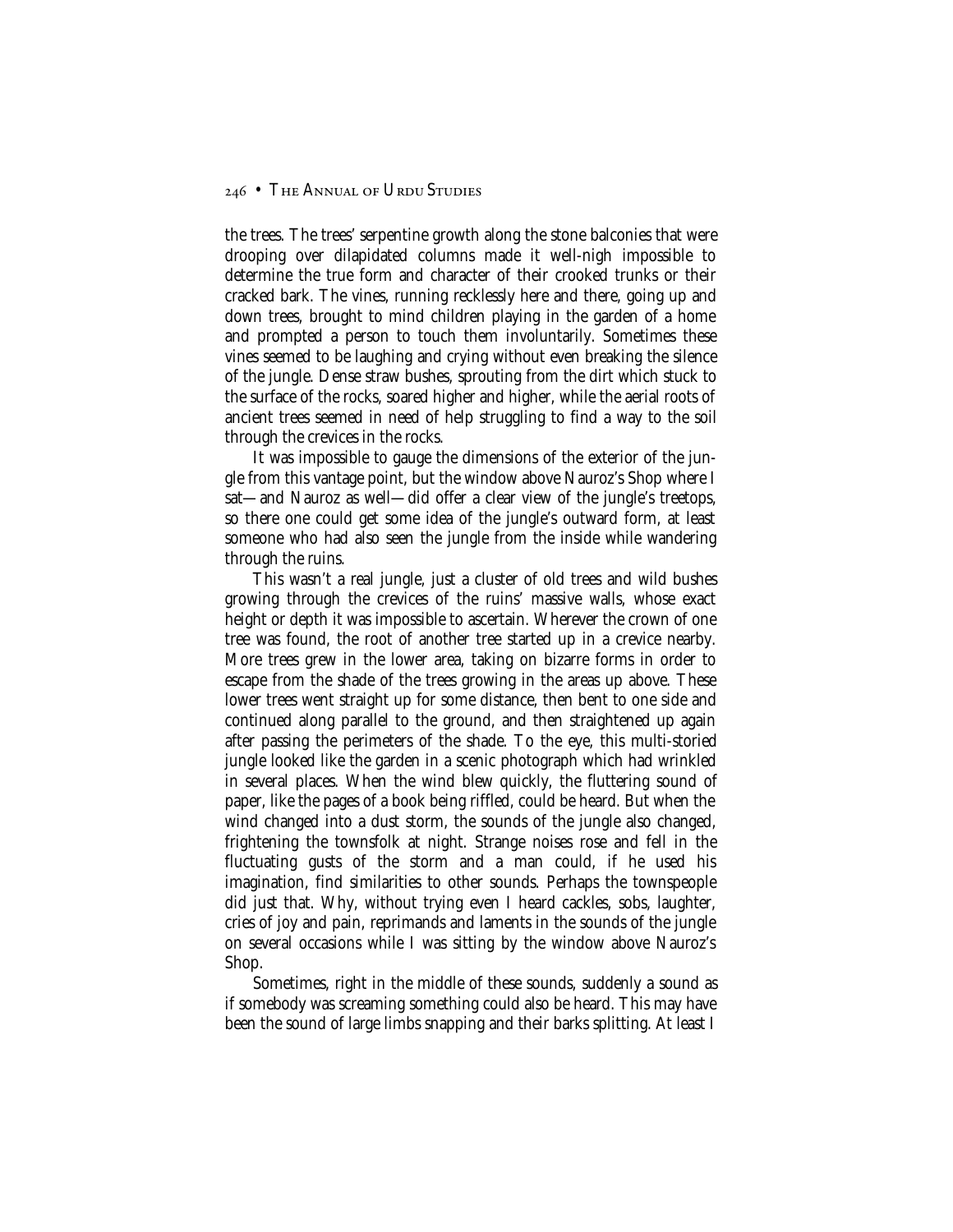thought so. But people spun stories about that sound. These stories had been circulating for generations and were perhaps as old as Nauroz's Shop. Each story invariably ended with the sound definitely being heard just before the onset of madness in a Nauroz. Nobody could ever figure out what the sound said, but it was rumored that every owner of Nauroz's Shop understood it sometime or other, after which he stopped taking care of the shop and went mad, or went mad and stopped taking care of the shop.

However, this sound was not heard by the Nauroz of my time—the one just prior to me. Several times, of course, the sound was heard and no Nauroz lost his head, but the townsfolk maintained that this was the first time a Nauroz had ever lost his head without the sound being heard. Perhaps this was why people at first didn't think that he had gone mad.

That day I didn't enjoy my excursion in the jungle and came out rather quickly, yet it was evening by the time I reached home. When I went down the inner stairs I found the shop dark and still. I strained my ears and detected the sound of breathing. Standing by the staircase, I snapped my fingers a few times and strained my eyes to see two tiny blurred figures crawling toward me. A short while later I felt the touch of their slender fingers on my shins. Before long their arms were wrapped around my knees. And so, holding onto me, they stood up for the first time ever.

In a few days they'll be running around, I thought, and carried them upstairs. From that very day I started to have them sit with me by the window. The season of strong winds had just set in. With their paintinglike eyes they could see the trees of the jungle swaying from side to side and they felt happy hearing the flutter coming from them. When, however, the wind became a gusting dust storm for the first time, they became frightened. But I didn't take them away from the window. In a little while they started to listen to the strange new sounds of the jungle with even greater interest. Apart from those occasions, I usually kept them down in the shop and listened to them play, laugh or shout from my quarters. When their noises started to grow faint, I understood that they were feeling tired. I would then go down and bring them up. Watching me with the twinkling lights of their eyes, they would soon fall asleep.

They slept through and didn't wake up until very early in the morning. Well before that I would go downstairs and open the shop's door fully. After making sure that the fresh breeze outside had filled every cor-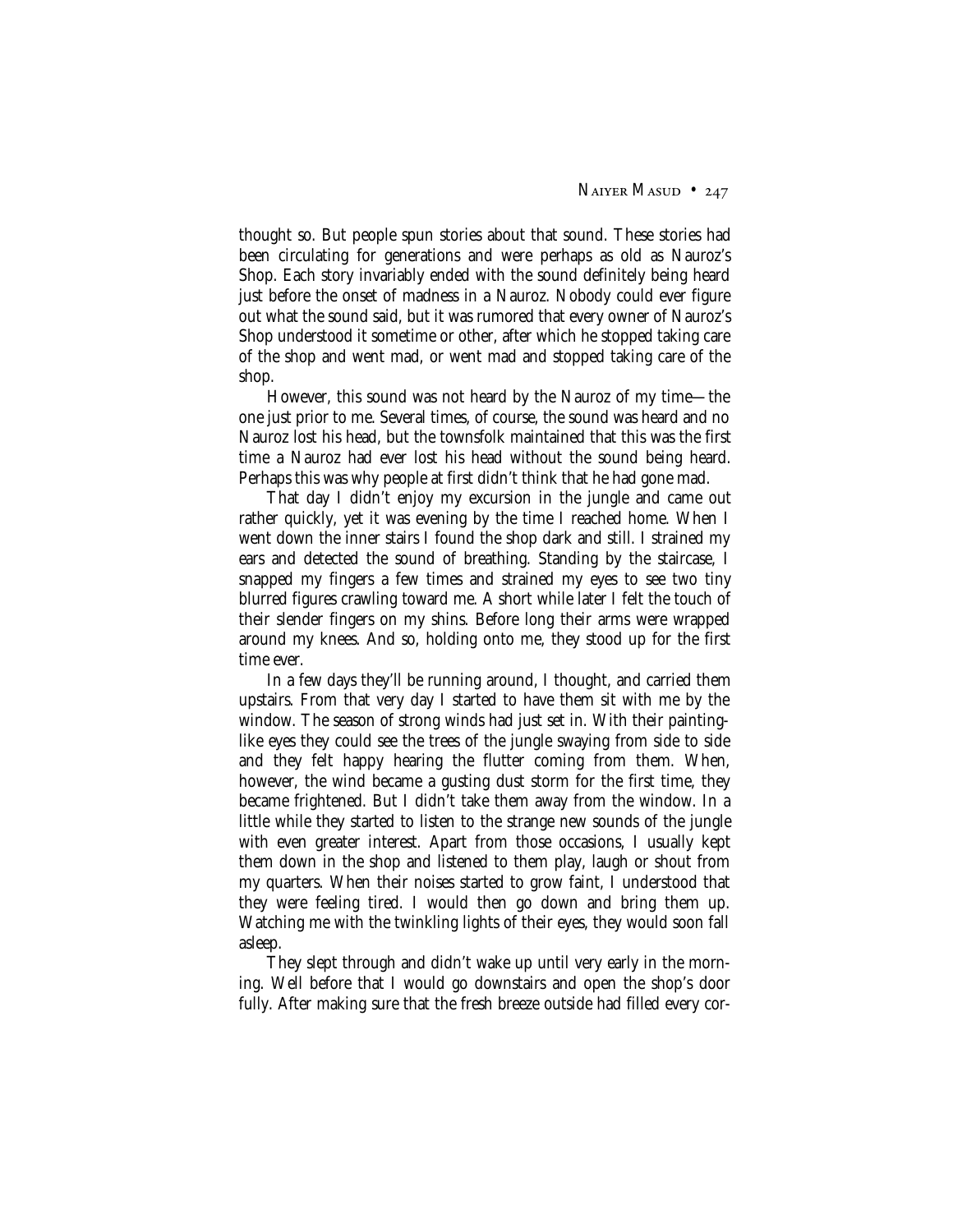ner of the shop, I would close it securely. Then I would bring them downstairs, where there was nothing to harm them.

 $\overline{\mathbf{3}}$ 

Those days were such that I began to think they would never change, nor even the seasons, although now, on the far side of the jungle, where the sky met the earth, a dusty greyness appeared in place of the twilight red, and, at times, the entire sky had a dull muddy color. Somewhere high up the gusting storm left small silent flashes of lightning in its wake. I looked at them and thought of them as a common occurrence because in Nauroz's Shop everything from top to bottom remained intact.

But late one evening when the sounds of laughter and playing had grown progressively fainter and finally stopped, I padded quietly down into the shop and stood by the staircase snapping my fingers. Without straining my eyes I saw the fuzzy shapes crawling toward me, felt a touch on my shins and then a grip on my knees, and I bent down to pick both of them up together—but only a single body came into my hands. I extended one hand and groped around thinking one of the girls was just running away from me as a game. I then turned the lights on in the shop and I knew immediately there was only one girl there. I searched for the other like a madman. I stuck my hand in the empty jars, turned the baskets upside down, lifted up the boards over the underground compartments, and even tugged on the rings which I knew for a fact had no compartment underneath. I looked at the ceiling and the hooks hanging from it, and three times I climbed the staircase which I myself had come down in the first place. The shop's curtain was rolled up in a corner. I unrolled it and spread it out on the floor tapping on each of its folds. Finally, I shook the shop's door, only to discover that its panels were not closed tightly. I didn't remember closing the door that morning, or even opening it, but it was open now.

They were just here, I thought. I went out of the shop and started walking straight ahead. It occurred to me that I had left the door wide open. I scurried back. By the time I was halfway I had already begun to convince myself that I would find them both there when I got back. However, I only found one of them sitting there looking at me. Her eyes were heavy with sleep and she appeared to be waiting for me to tuck her in. I picked her up, brought her upstairs and lay her on my bed. I started patting her clumsily as though I wasn't trying to put her to sleep but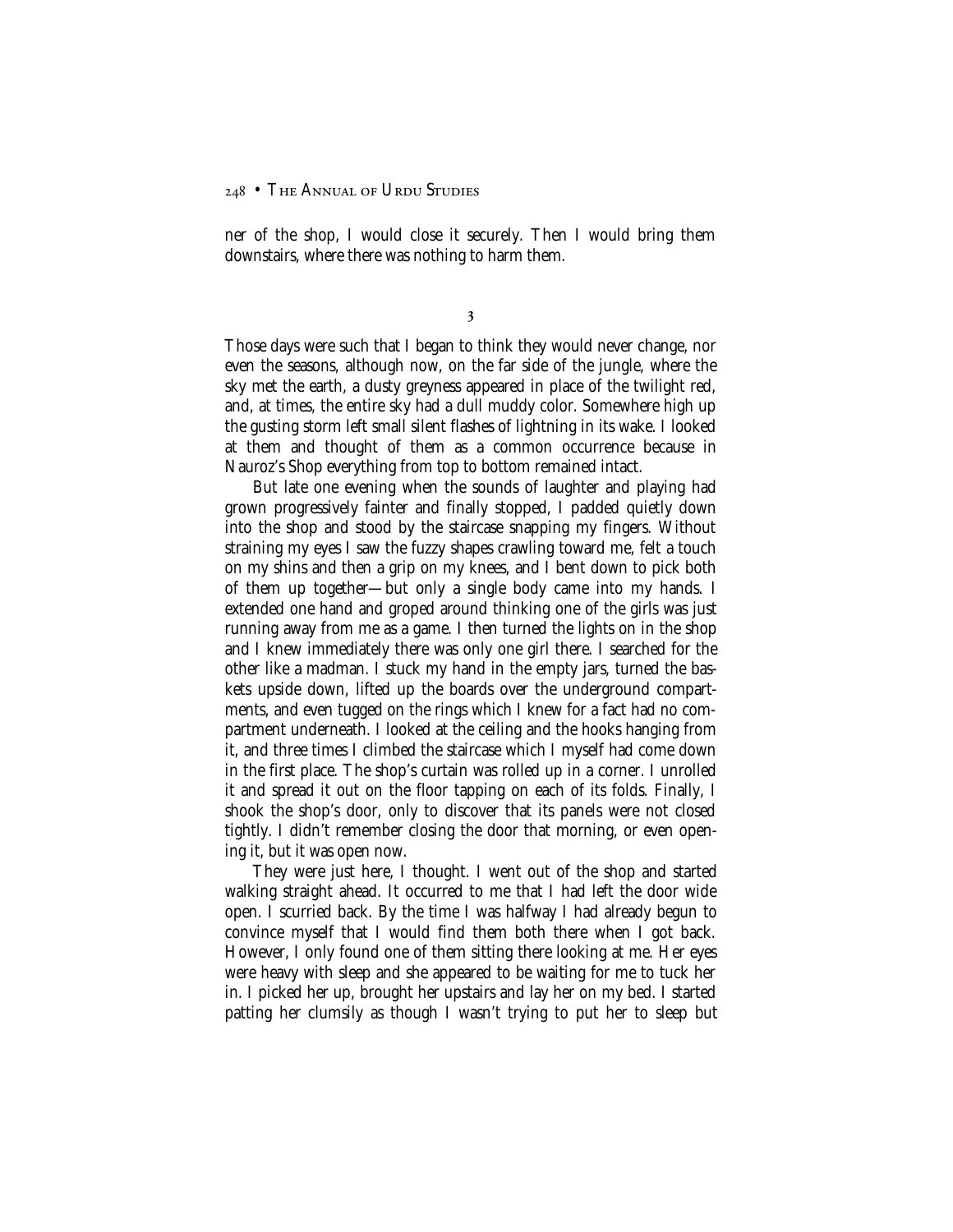rather to wake her up by shaking her vigorously. Even so, she soon fell asleep watching me. I looked at her closely for a moment and then, after covering her, I went out. I had only walked a few steps when it struck me that I had again left the door open. I turned on my heels, closed the door securely, and started off.

I stopped at the bend. Here, the road curved sharply to the right and continued on to other small towns. On my left, the jungle's entrance looked like a crumbling black wall. I had walked some distance along the road when I imagined that I heard a sound in the jungle and, without thinking or planning, I just plunged into that maze of rocks and vegetation. Never before that evening had I ventured into the jungle at night; it was pitch dark inside. I heard a sound like the fluttering of paper. The entire jungle reverberated with it, and it didn't have any significance. As I was thinking of getting out of there, the wind developed into a storm and sounds inundated me from all sides. Somebody said something loudly somewhere quite far away, and all the other sounds immediately grew louder. In the middle of all these sounds, I repeatedly imagined that I heard the sound of a child, but sometimes this sound came from on top of the crowns of the trees growing at the highest elevation and sometimes it appeared to be flitting through the rustling bushes. I was hearing quite a bit more besides. I just kept climbing up and down the piles of rocks as I made my way pushing aside the vines and shoving the bushes apart. Meanwhile, at some point I suddenly realized that the dust storm had passed and the jungle was quiet. I also stopped and stood in complete silence for a while.

There's nothing here, I finally told myself as I peered out into the darkness here and there. In the distance the jungle's entrance appeared like a big bluish blob. I came out, stared down the road that headed toward other small towns for a while, and then I headed back to the shop, but I stopped near it. It wasn't yet late at night so I turned toward the streets of the town and knocked on the door of whatever house I found in front of me. I gaped at the residents of the house with suspicion, queried them insanely, and, by midnight, had earned the displeasure of the entire town. My own displeasure was no less. When I mentioned at the very first door that one of the girls was missing, I was asked, "Which one?"

After that everyone asked me the same question. In answer I grilled them with senseless questions and then pushed on to the next place after making them terribly unhappy. Finally, the important men of the town stopped me at one place and asked me the same question: which girl had disappeared? and then they started to grill me. They also said that I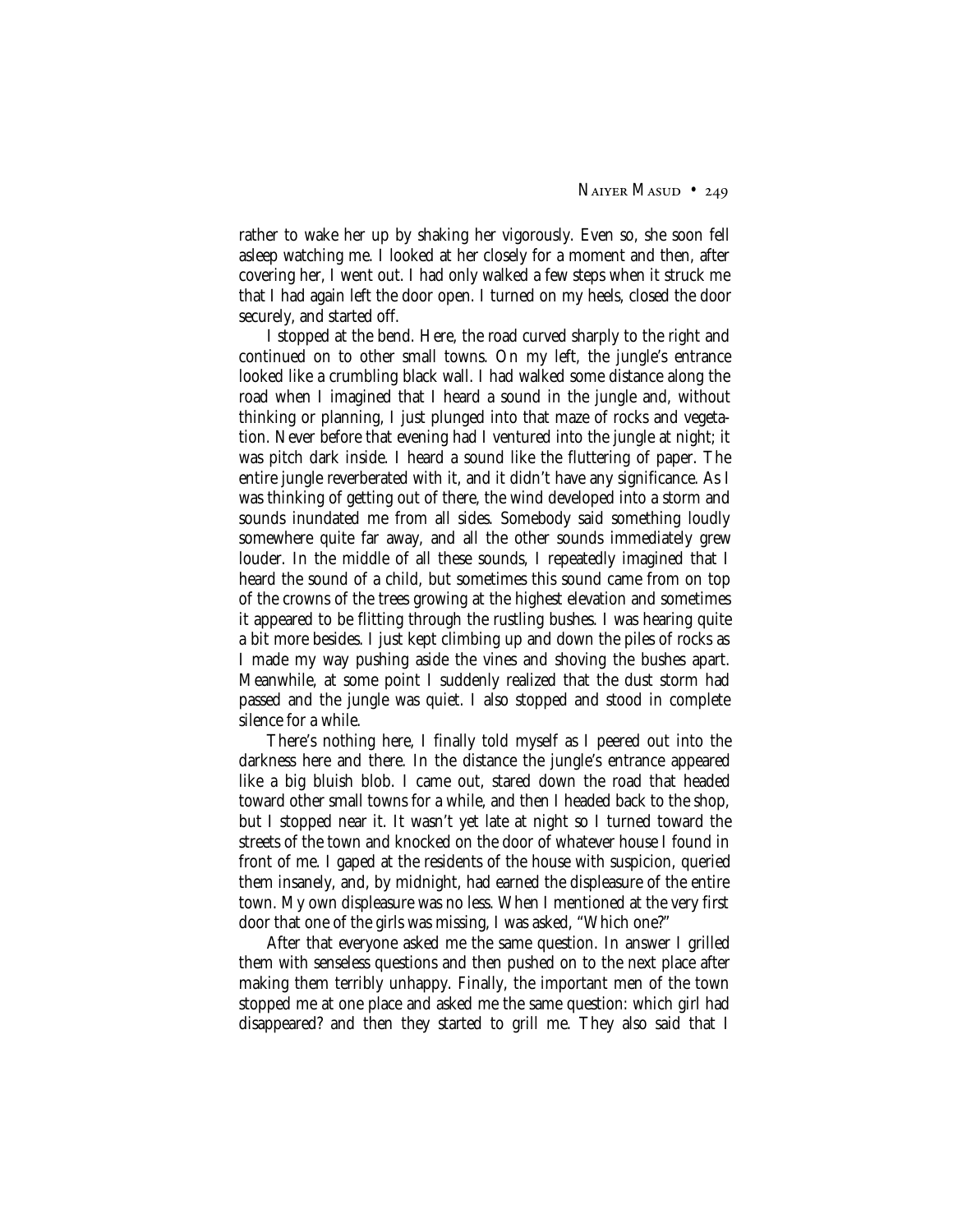shouldn't have left the girls alone in the shop in the first place, at which I said, "They weren't alone, I was."

They looked at me the way someone looks at a madman. Then they tried to make me believe that I hadn't been negligent and that, therefore, I shouldn't let it bother me. At this I looked at them the way someone looks at a madman. I did give them some answer or other to every one of their questions, but when one of them, who had been especially kind to me, said, "Nauroz, you shouldn't have been suspicious of everyone like this," I remained silent. And when another man said, "And as far as suspicion goes … well, we can ask what did you do with her too, can't we?" Still I remained silent.

Whatever they said subsequently, I didn't respond. They interpreted my silence in different ways and talked a lot trying to put me at ease. Nevertheless, I continued standing there in silence. At last, the kind man stepped forward, almost embraced me, and said, "Perhaps this had to happen, Nauroz. And ... in a manner of speaking ... look at it this way: only *one* has disappeared."

"Only one …" I said, "but which one?"

Naturally, he had no answer, and yet he was about to say something, but, before he could do so, I freed myself from his grasp.

"I've been out here for quite a long time …" I told him in a tired voice, then returned home.

The only girl was sleeping on my bed as before. I spent the rest of the night watching her. I became convinced that the one who had disappeared was exactly like her; so I couldn't tell, even with one girl sleeping right in front of me, which of the two had, in fact, disappeared. This question was gnawing at me in a million different ways, but the question of which one was the one who was still with me, bothered me even more. While I was still grappling with these questions morning dawned. The girl began to squirm and I became busy taking care of her.

For the next three days I kept her near me constantly. For three days the townsfolk dispatched men to other small towns. For three days these men kept coming to me again and again to look at the girl so that they could describe her to others, and the girl kept clinging to me looking at the outsiders. On the fourth day I noticed that her face was changing: it had become longer, her eyes had become larger than before, and the lights deep inside her eyes now appeared dimmed. She remained absolutely silent at all times, unwilling to let go of me even for a minute, in fact, one of her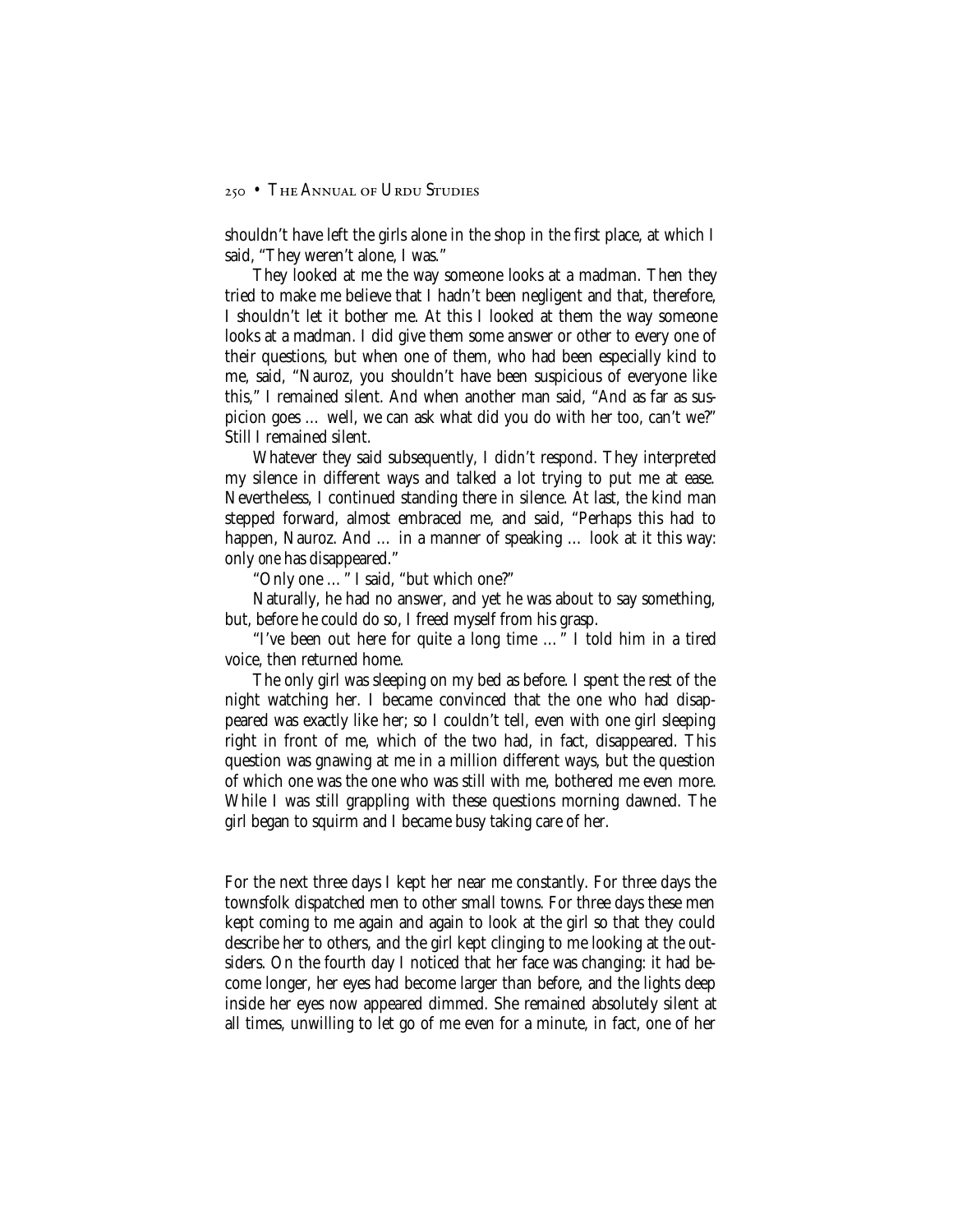hands continued touching my body even when she slept. Some times a faint sob escaped from her lips, as if she had been crying for a long time, although I had never seen her cry, and I wondered whether the other girl might also be in the same condition. Thinking such things I went down the stairs and out onto the road at night, peering everywhere without feeling any curiosity. Soon I heard the sound of crying upstairs. But when I got back, stomping up the stairs, I found her still asleep and silent.

 $\overline{\mathbf{4}}$ 

Those days which I thought would never change, had changed. And now, to me, these days, these new days, didn't seem likely to ever change. I remembered what the kind man of the town had said, "The disappearance of a child is far worse than its death, Nauroz."

I hadn't said anything in response, but I could tell now why it was so. There were times when I longed for the news of her death to arrive, and there were times when I only wanted to hear that she was alive. I could see that the one who was still with me had gradually begun to wither away.

At last, when a strong desire to do something had arisen inside of me, although I didn't quite know what to do, then, late one night, Nauroz turned up.

He had concealed himself inside of a big blanket and couldn't be seen clearly in the darkness. He knocked gently at the shop's door three times and softly called out Saasaan to me. I peered at him from the window and then went down and opened the door just a little. He didn't come inside. When he sat down on the ground a short distance from the threshold, I realized that it was pointless to try calling him in, so I sat down near him on the threshold.

"One disappeared," I informed him as soon as I sat down.

After that, without asking him anything myself, I told him everything: from the moment when my groping hand had found only one body inside the shop, to the moment when Nauroz, wrapped in the darkness of the town's night and a big blanket, sat down on the ground outside the shop—I didn't neglect telling him anything.

Nauroz heard me out in silence and remained silent for quite a while after I was finished. Then he said, "You aren't willing to give her up."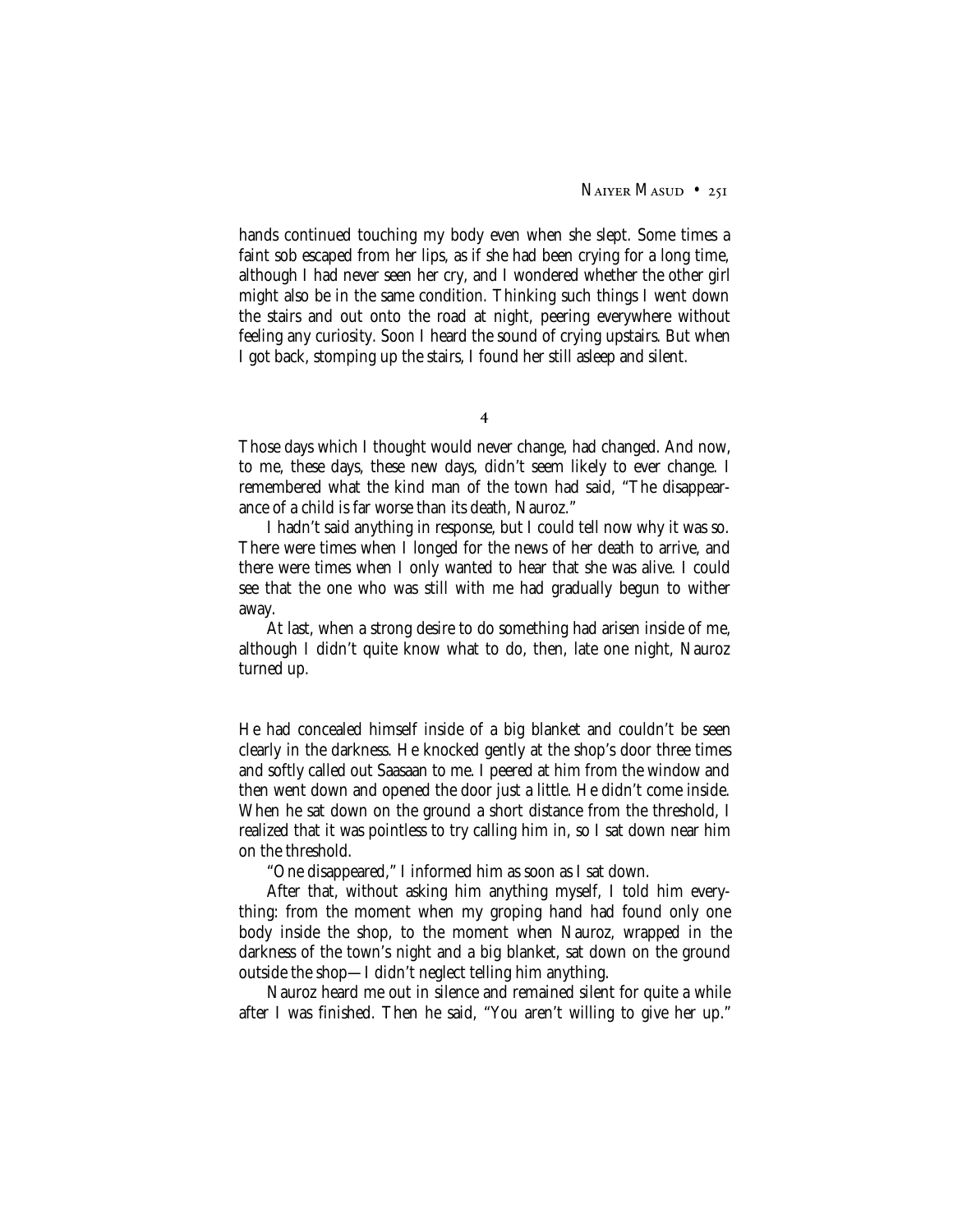And, without waiting for my answer, added, "And she isn't willing to stay with me."

Then a tiny body slipped under my arms.

"She looks a little sickly," Nauroz was saying, "but she'll get better living with you, and with the other one."

"You took her, Nauroz?" I couldn't say anything else.

"You guarded her well, but …" he stopped and touched the door, "it isn't good for doors that are usually closed to be left open one day."

He drew a deep breath, passed his hand over the door, and said, "That's why a curtain always hung over the entrance."

"I've saved the curtain," I told him, then asked, "Shall I get rid of the door?"

"No," he said, feeling terribly distressed, "it's already installed."

"Go now," Nauroz said, "take her to her."

I stood up, and said as I was leaving, "Don't go yet, Nauroz."

"I'm here."

The girl pressed against my chest was sound asleep, nevertheless, I heard her sob faintly. I walked quietly upstairs and laid her down on my bed too. The other girl was crying in her sleep. I patted her gently, and placed each girl's hand on the body of the other. Suppressing a desire to stay there and watch them for a long time, I went down to Nauroz. He had stood up meanwhile and was rubbing his hand over the door. When he saw me he turned around and started going away slowly. I lunged forward and caught up to him and he stopped.

"How is Brother?" he asked.

For a while I struggled with whether to answer his question or not, and then said, "He's disappeared too."

"They didn't search for him?"

"No."

He started walking again with slow steps. Seeing that I was walking along, he touched my shoulder and said, "All right, go back to them now."

Knowing that I wouldn't get an answer, I still asked him, "Where did you go, Nauroz?"

He kept walking forward without saying a word. I asked, "Where do you live?"

I realized that this was more or less the same question, and Nauroz didn't answer this one either. Instead, he started walking faster. I again rushed forward, caught up and walked alongside of him for some ways.

"What are they to you?"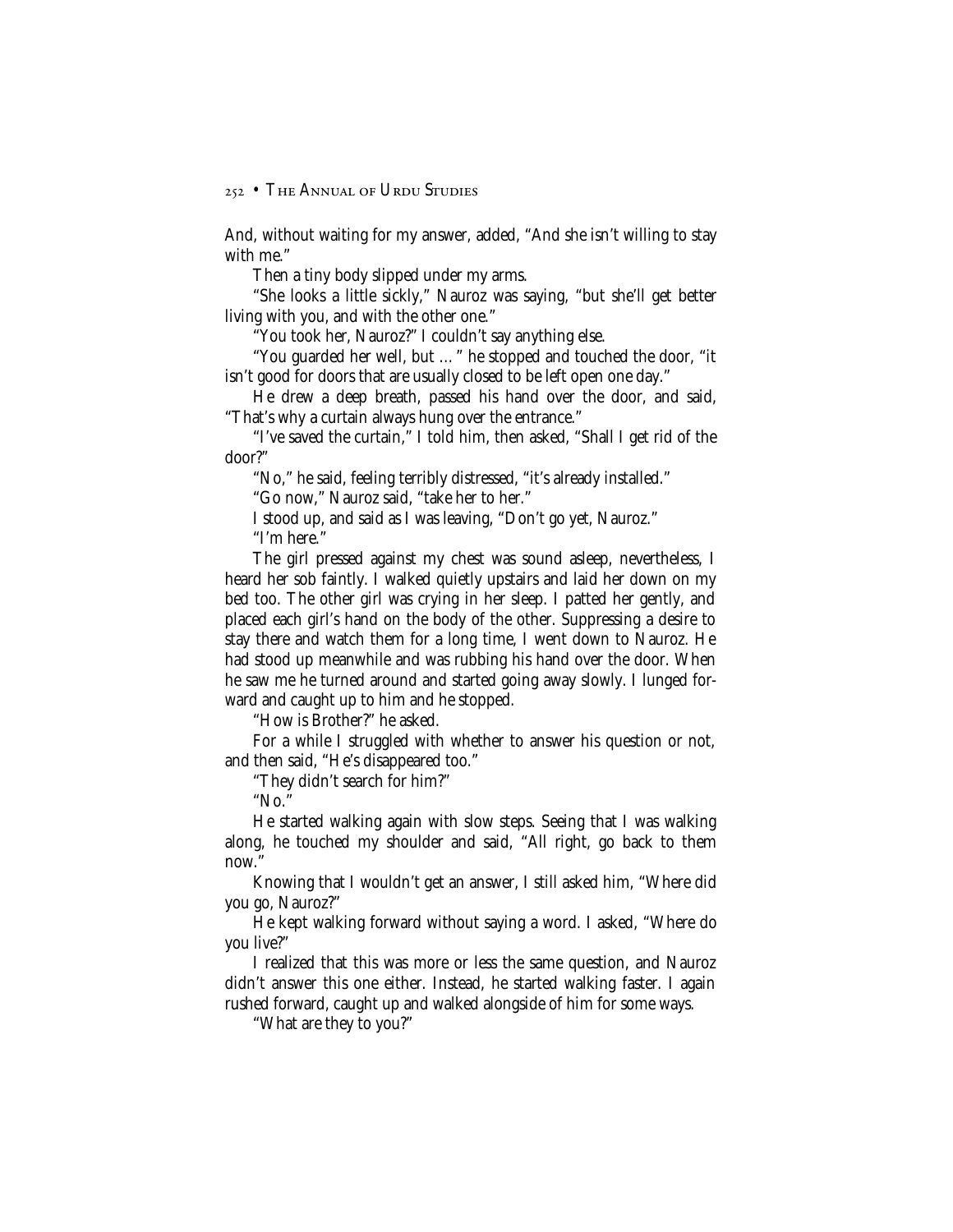"Merchandise," he answered in one word and then became quiet.

"Who was their mother?"

"They don't have a mother."

"What was she to you?"

"Merchandise," he again replied with the same word and became quiet.

Will he keep this up forever? I wondered, and asked, "Why did you abandon them, Nauroz?"

"Why, you were there, Saasaan?"

"Saasaan," I repeated, and told him, "My name is now Nauroz."

His feet slowed down.

"Two Naurozes at one time …" he said thinking something and said faltering, "Then one of them has to be crazy."

I realized without a shred of doubt that he hadn't lost his mind, but just then his tone took on a wild quality, "Go back!" he howled, "What you've installed and forget to close is open."

I grabbed his hand, "Nauroz, if I need to see you urgently …"

"At the mouth," he answered, again with a howl, "sometimes and only …"

"You live in the jungle?"

"In the jungle, only … humans don't live in the jungle."

He jerked his hand free and concealed it under the blanket. I clung to a corner of the blanket and asked like an obstinate child, "Why did you abandon the shop, Nauroz?"

"It was time to become mad," he answered, and the blanket was no longer in my grasp.

He was walking so fast now that I couldn't keep up with him. I also remembered the shop's door which had been left open and I spun around and went back, walking more or less as fast as Nauroz was.

Both of them were sleeping, with the hand of one resting on the other. I bent over them and watched them for the longest time. Now their two faces looked different to me, but even that night, very little of which was left, I couldn't figure out which one of them had disappeared. The faint sound of their sobs was also identical.

"Where did you find her, Nauroz?" the kind man asked.

"By the ledge of the shop's door," I answered.

"Surely somebody had kidnapped her," he said, "but then why did he bring her back?" He started to think of something.

"Perhaps he couldn't keep her amused."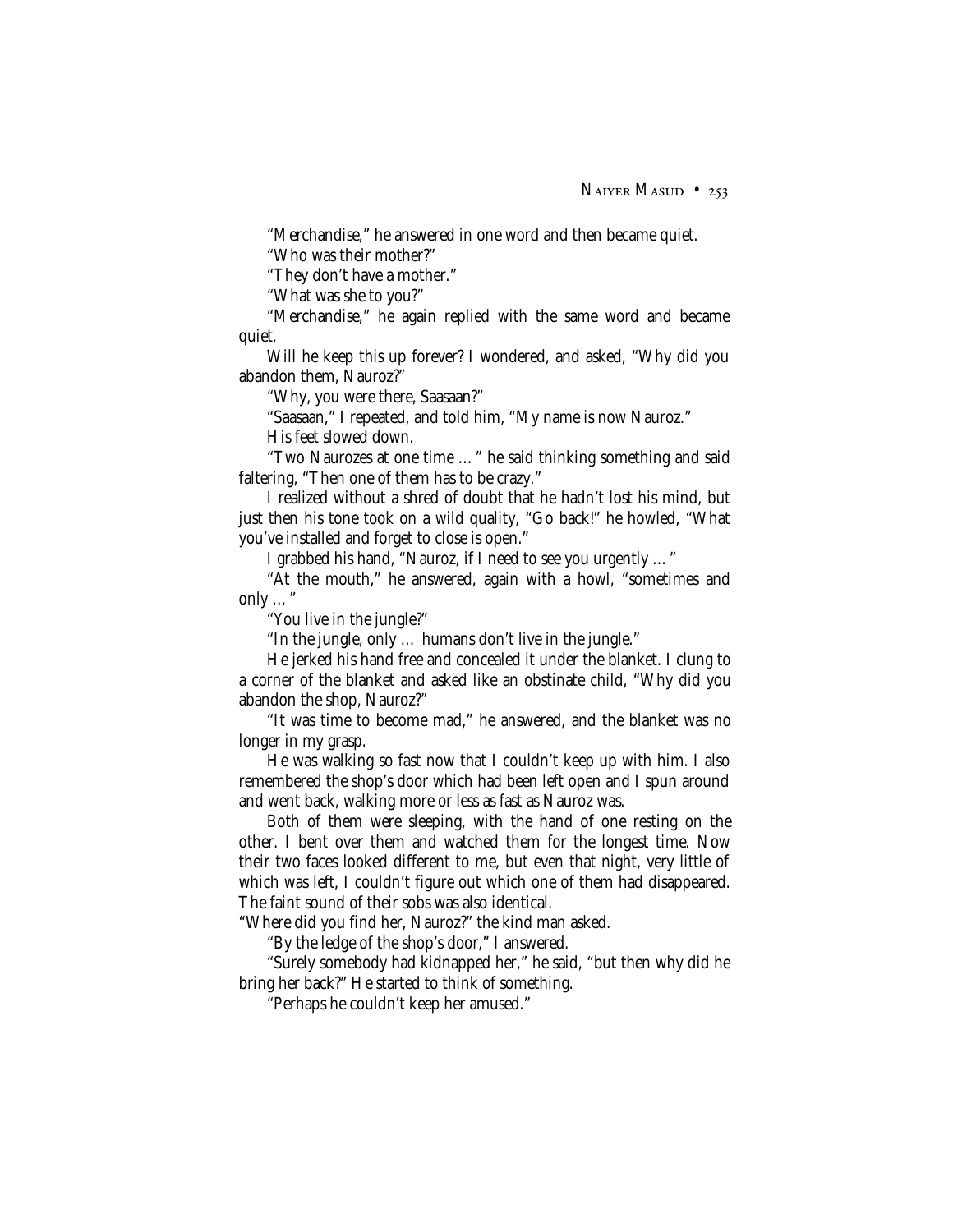"Children aren't kidnapped to be kept amused, Nauroz," he said and went off still lost in some thought.

That was the only conversation concerning the girl's return that I had with the townsfolk, although I had feared that I would get tired of responding to a barrage of questions and eventually having to repeat myself over and over. I had imagined that the stream of visitors coming to see her would continue unabated for several days, leaving me little time to attend to the needs of those tiny patients. But no one besides the kind man turned up at the shop, and the girls recovered so expeditiously that I was truly amazed. Before long everything was back to the way it had been, except that I no longer opened the door to let some fresh air in. I looked out the window at the jungle as before and I also brought the girls to the window for longer stretches of time. They mostly played downstairs in the shop as before, while I, in the comfort of my quarters upstairs, listened to them laughing and screeching.

I not only took strolls through the town, I also headed off to other towns, and roamed around in the jungle as well. Many times, I went to the mouth of the jungle at midnight and returned only after going some distance into it in the dark. Nauroz had said that humans didn't live in the jungle, but in this one, by the ruins, I didn't even see an animal, and yet I suspected that Nauroz's place was there somewhere. I even tried to search for him several times during my daytime strolls, but I never did find traces of anyone living there. I did, however, develop some ideas about the ruins during these searches.

At first I had thought that these were the ruins of some large building, but now I was absolutely certain that they were from some hamlet that, without having been visited by any heavenly or earthly disaster, had been progressively deserted over the course of time. Later on, the pressure of the growing trees had shaken its foundations and hidden most of it, and various dust storms had rocked the trees violently causing the hamlet's remains to crumble. How long it might have taken, I didn't try to guess because I couldn't stir up enough interest in me for these lifeless ruins; and I didn't try to imagine how they might have looked in their original condition. I didn't even slow down when I passed by the crumbled walls, drooping columns, and piles of rubble. One day, though, quite a distance in from the mouth, I mistook one of the small ruins for Nauroz's Shop.

The parapet wall of an elevated passageway arching over the depressed ground had become so twisted that, from a distance, it created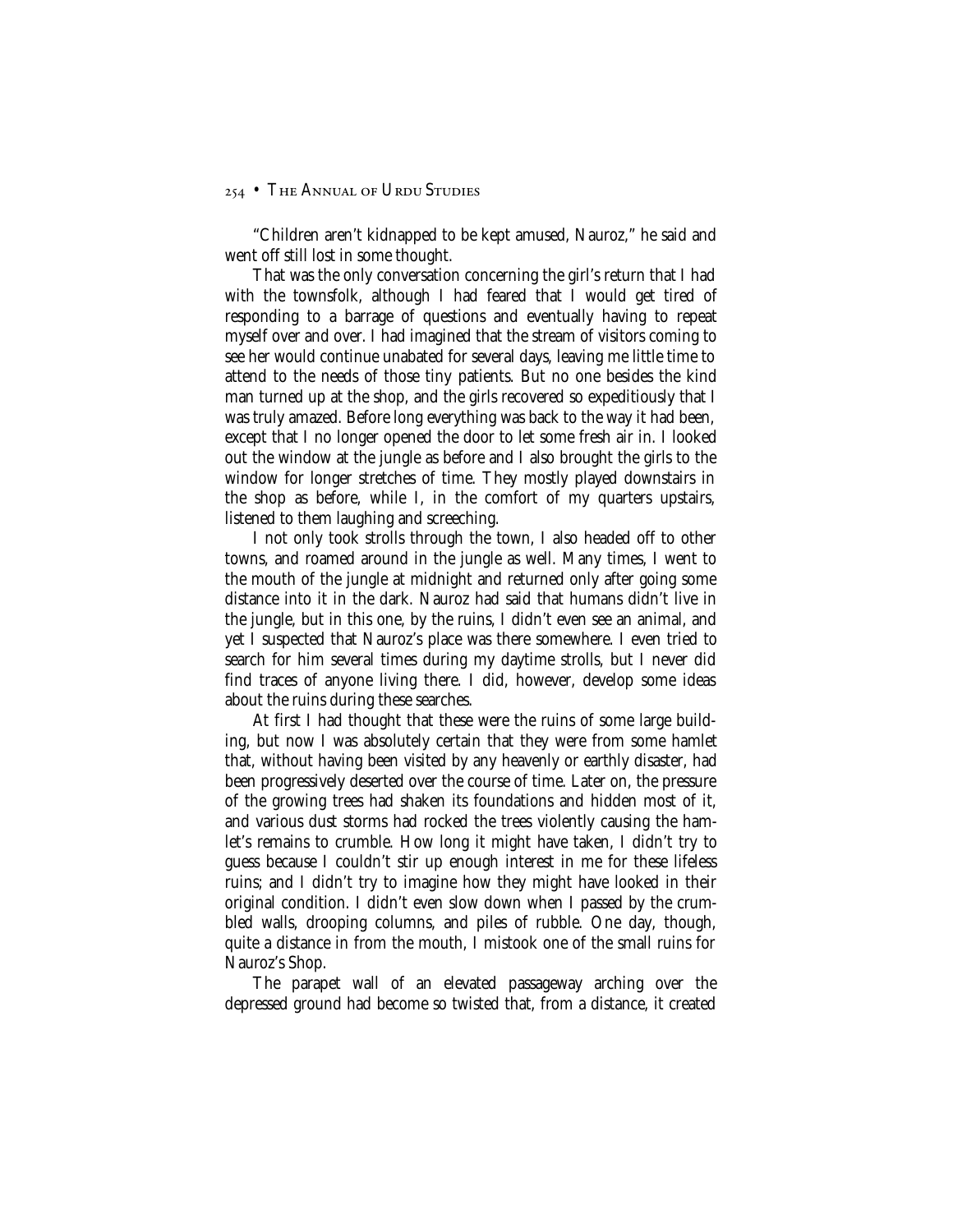the illusion of an open mouth. I walked over to it quickly. The passageway seemed rather dark; I called out softly, "Nauroz!"

A feeble echo of my voice was heard from inside the passageway, and I entered it. There was absolutely no trace of anyone living there. The area of uneven and unpaved ground was more or less about the size of Nauroz's Shop. The natural round- and oval-shaped pieces of stones were strewn here and there. I carefully evaluated everything and made sure there was nothing there that could harm children. The thought occurred to me by chance that, if it became necessary, I would bring them over here. After that I came out of the jungle.

That day there was a small fair going on near the road that ran right in front of the shop. In one area some shows for children were taking place. I noticed these children were laughing loudly and calling out each other's names. One of these groups was singing some song over and over in their less than perfect language. I could vaguely understand some of the song's words. As I listened, a thought suddenly crossed my mind, but I couldn't decide whether it was merely a suspicion or if it was a revelation, so I left the fair's shops behind and went toward Nauroz's Shop.

They were now running around inside the shop, the impressions of their tiny feet forming and dissolving and forming again all over the dirt floor. I didn't have to snap my fingers to call them to me. Hearing the sound of my footsteps, they themselves came and stood at the base of the staircase. I bent over to look at them and went up a few stairs backwards. They tried to climb the stairs too, using both their hands and their feet, and one of them fell down softly on the ground. I picked them up.

I'll have to install a barrier here—I thought, and started climbing up. At the top of the stairs I halted. And one here too—I thought again as I stood the two of them on the floor. Then, placing my hands on their shoulders, I talked to them for the first time, the kind of talk one does with children, but instead of saying something in response they merely laughed and clung to me as they looked at me again and again. I called out the names of several common, everyday objects that were around and they kept laughing and holding onto me.

This is the limit, I told myself.

I used to listen to their sounds coming from downstairs, but I never thought about the fact that they were just prattling, not really saying anything. I rummaged around and eventually located the two clay balls that were found in the shop with them. They had been fashioned by baking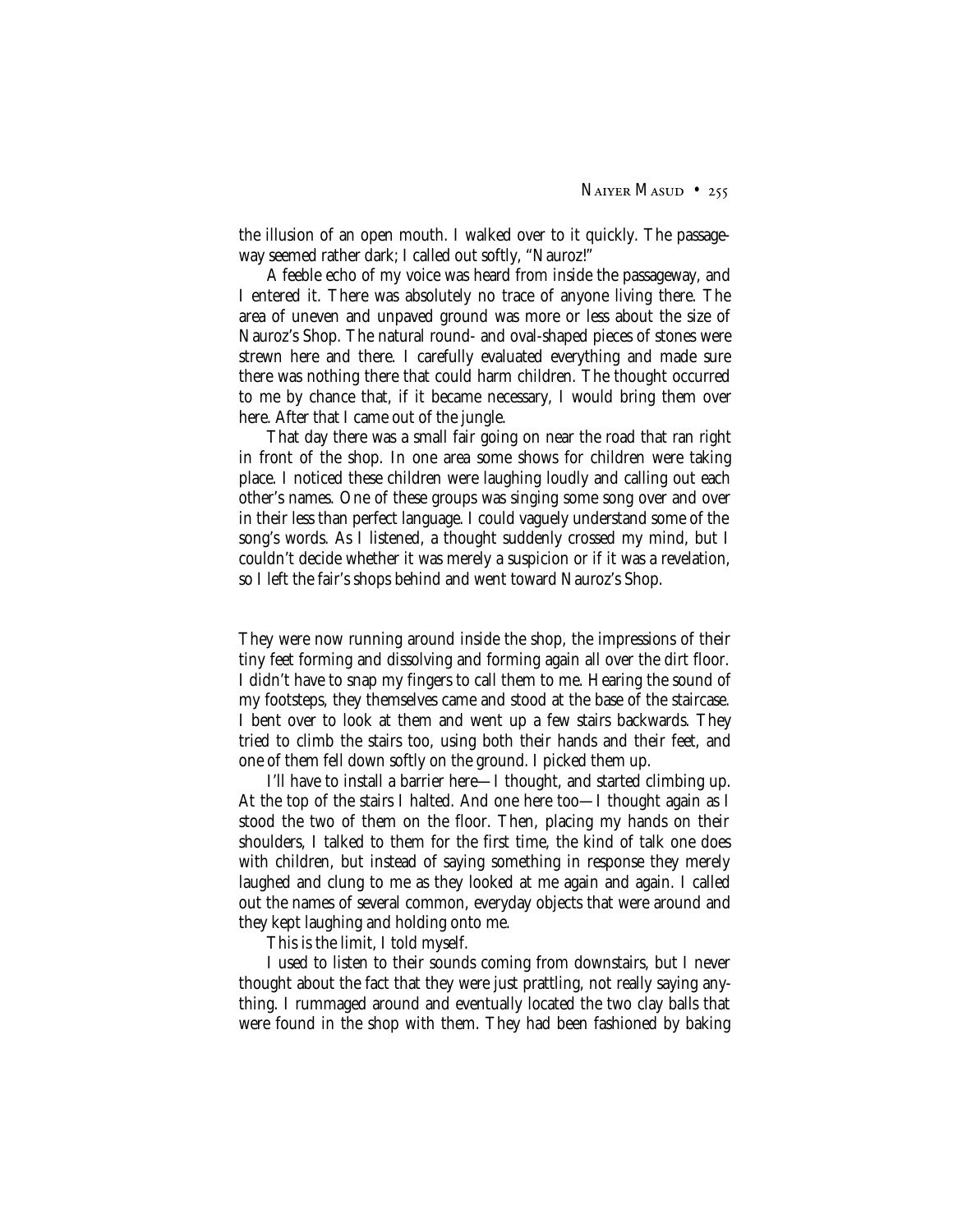fermented grey-colored clay and they were much lighter than their size suggested. It seemed that, if they were dropped, they would bounce on the floor for a long time. I twirled them around and inspected them. All this time the girls' eyes remained fixed on my hands. I maneuvered the balls on the floor in front of them for a while. Then I rolled them from side to side, and both of them immediately became interested, more interested than they had been in anything up until then. I raised the barrier at the top of the staircase and, leaving them to play with the balls, went over to sit by the window. Pretty soon they started to make laughing and screeching sounds and I thought about those sounds.

They could imitate sounds. Just about every sound of the jungle during a dust storm, and also that other sound of someone saying something in a loud voice, could be distinguished in their shrill sounds. Then I realized that they were also uttering some meaningless word-like sounds. I got up and went to them. Whenever they uttered such a sound, I showed them one of the objects that was around and repeated the name of it over and over again myself, and I also let them say it. I did this so much that before long, when I uttered the word, they would look at the object and repeat the word themselves.

In a matter of days they'll start talking to me, I assured myself as I sat them on the bed. They were happy and insistent on continuing their verbal word game, but I went on looking at them wordlessly.

Suddenly one of them let herself fall backwards on the bed and then closed her eyes. Her lips opened and closed two or three times. I bent over and looked at her. Her lips opened and closed again. I placed my hand gently on her head, and she, her eyes still closed, uttered in a slightly heavy voice, "Saasaan."

Then she opened her eyes, sat up, and looked at me laughing innocently and mischievously. I stepped back a few steps and looked at her. Then I came near her, placing my hand on my chest and saying, "Nauroz!"

Without shaking her head no, she said, "Saasaan!" and looked at me laughing as before.

"Nauroz!" I said again, pointing at myself with one finger, "Nauroz, Nauroz!"

She lay back on the bed again, shut her eyes and repeated, "Saasaan! Saasaan! Saasaan!"

Her voice sounded somewhat like a moan, and she had her hands folded over her breast, just as I did when I slept. Sleep came over her even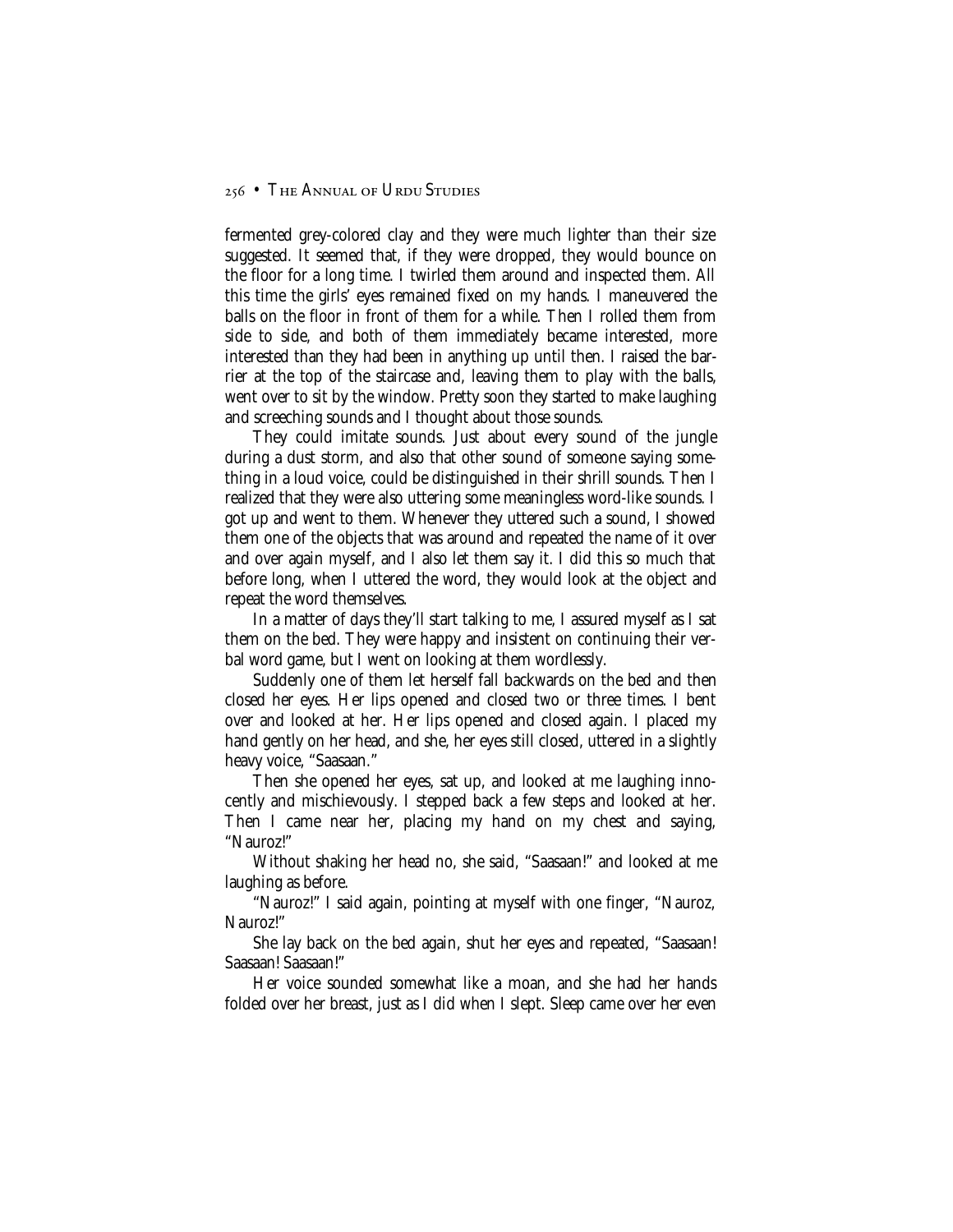as I watched, still her eyes opened just a little and then closed, and I heard her drawn out whisper, "Saasaan."

It was a brief sound and a soft whisper, but to me it seemed as if the wind was howling accompanied by all the other sounds heard among the trees of the jungle.

It appeared as though I was the slow-witted pupil of two tiny female teachers. In naming objects and remembering those names they were so quick that I couldn't keep up with them. Still, just like the moves of a game learned by a new player hover in his mind day and night, so too their voices echoed continually in my ears, even when—in fact, even more so when—the two had gone to sleep. Just before falling asleep, one by one, each would shut her eyes and utter in a prolonged whisper, "Saasaan."

Afterwards, until they opened their eyes and broke into laughter, I would continue to feel that, instead of two tiny girls, two small women lay before me.

After they had fallen asleep I tried to remember the names they had spoken and I jotted them down on a piece of paper. Then, looking at the paper, I memorized those names. Slowly the number of pieces of paper was increasing and in my free time I nearly exhausted myself poring over them.

Meanwhile, I had stopped paying attention to other sounds. But one day I heard a loud, unfamiliar voice under the window, "Is this Nauroz's Shop?"

The voice of one of the townsfolk came from a short distance away, "It surely is, but it doesn't sell anything now." And then this voice also moved under the window.

The first voice mentioned a couple of everyday items, and the local man gave the names of several shops in town and directions on how to get to them. Then another voice said something softly in an unfamiliar language and the first voice said, "Up there, in the window, there was a girl just now."

"There are two," the local man pointed out, "Nauroz's daughters."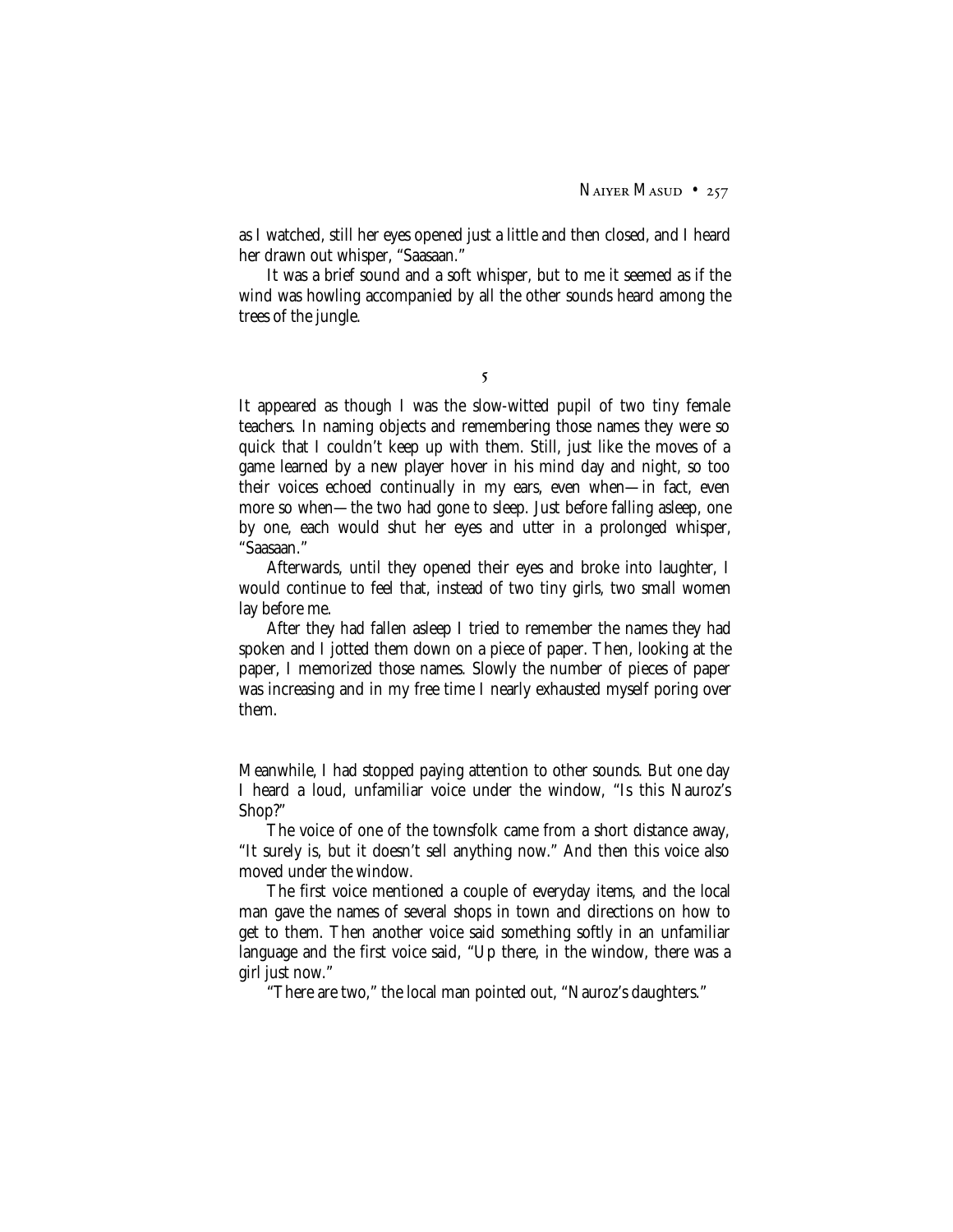The unfamiliar voices exchanged a few words with each other, after which the first voice said, "And their mother?"

"I haven't seen her."

"When can one meet with Nauroz?"

"He's gone away somewhere. He had become mad."

"Does he have a relative?"

"I don't know much. The other shopkeepers, perhaps they would know."

The unfamiliar voices again talked to each other, and the first voice said, "Who's raising the girls?"

"Nauroz … I really don't know much, please ask the shopkeepers. Come, I'm going that way."

Then all the voices receded into the distance and disappeared. Just then the girls, who had been silent up until then, attracted my attention toward them.

I couldn't quite figure out the conversation that had transpired below. I decided that it was accurate to think that that conversation, any sentence of it, or rather any word of it, was totally without meaning. Nevertheless, that day, at midnight, I found myself at the mouth of the jungle. After staring at its howling darkness for what seemed like an endless stretch of time, I returned home. I was back at the jungle's entrance again the following night, waiting in vain. The third night I prolonged my stay trying to hear something. I felt the entire jungle was filled with some sort of fanciful hissing sound. This was not the sound of wind; it wasn't the sound of any kind of movement at all. Perhaps then, the sound of the ruins—I wondered, and I felt as though what I had in front of me was not the mouth of the jungle but some eye, and the ruins, hidden in the darkness, were staring at me through its black socket. Even so after going through the futile exercise of staring into that hissing darkness, I returned home.

On the fourth day, about mid-afternoon, I stepped out. When I was returning, after wandering aimlessly along the straight road, my eyes fell on the open door of Nauroz's house. It usually stayed open and from a distance it looked like the door of an empty house. However, that day I spotted people moving around inside. I'd never seen them in the town before. Two or three were also pacing about outside the house. They glanced at me briefly; the real focus of their attention was the shop which they were looking at up and down, up and down, over and over. This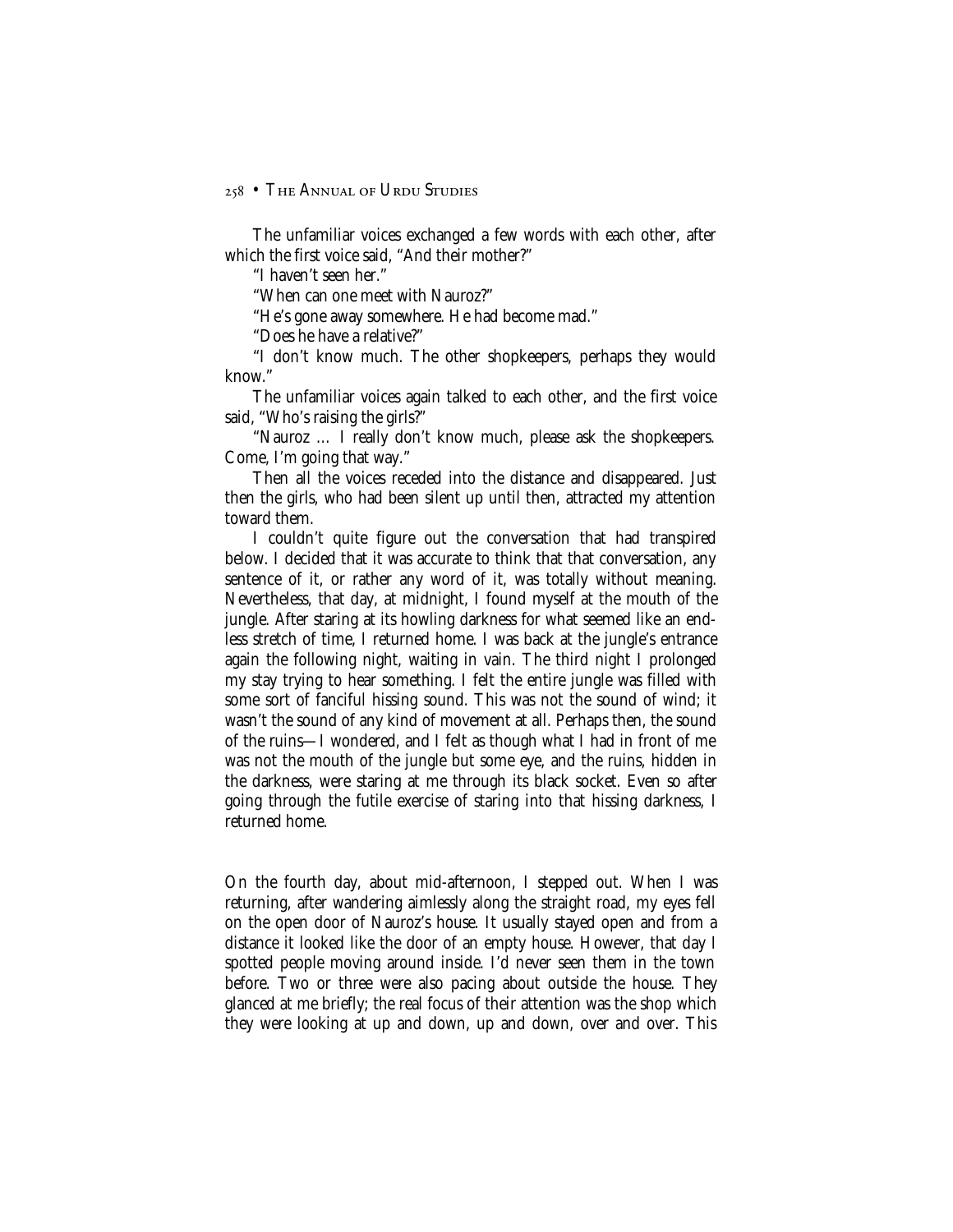may have been the reason why, when I started to climb up the outer staircase to my place, I felt several eyes creeping along my back.

The two were waiting for me. As soon as they saw me they leapt toward me and, in order to please me, started doing all the things that only children can do; I too did all the things a grown-up can do only to please children and no one else, which don't necessarily indicate his own pleasure. But I didn't let them go anywhere near the window, although I myself did go to it several times. Each time I observed that a strong, steady wind was bending the trees of the jungle to one side, and one eye or another in Nauroz's house was glued to the window.

Today I'll find him no matter what, I decided, even if I have to set up fires in half the jungle. But I was still asleep after midnight. I was awakened by a knock at the shop's door. I waited for a while for someone to call out, then I got up and looked down from the window. I recognized the blanket-wrapped Nauroz and went downstairs. He held my hand gently and let go of it, turning around to go. I closed the door securely and started walking behind him, leaving some distance between us.

His stride was chaotic and uneven. Had I not firmly resolved to see him, I would probably have hesitated to go with him. I noticed that in spite of the uneven strides he walked along soundlessly. I started to walk carefully, my own strides becoming uneven in the effort. If anyone had seen us then, he surely would have wondered who we were and why we were out at that hour. Such an observer, I concluded, wouldn't have been likely to think anything good about us, and I wasn't thinking anything good about Nauroz either.

Meanwhile the mouth had appeared. The space inside looked a little brighter to me even though there were no signs of morning. Nauroz grabbed my hand and entered the jungle. Bending along several curves, we passed by a row of crumbled columns, arrived at a hexagonal platform, and halted. A small pile of wood was burning in the center of the platform giving off the scent of some medicinal oil and sending up curls of smoke.

Nauroz gave me a look.

"Both are OK," I told him. Then I said, "Some people have arrived at your house."

"They are my relatives," he said, "foster relatives."

"Have they come looking for you?"

"No. They've come after making sure that I've disappeared."

"Why have they come?"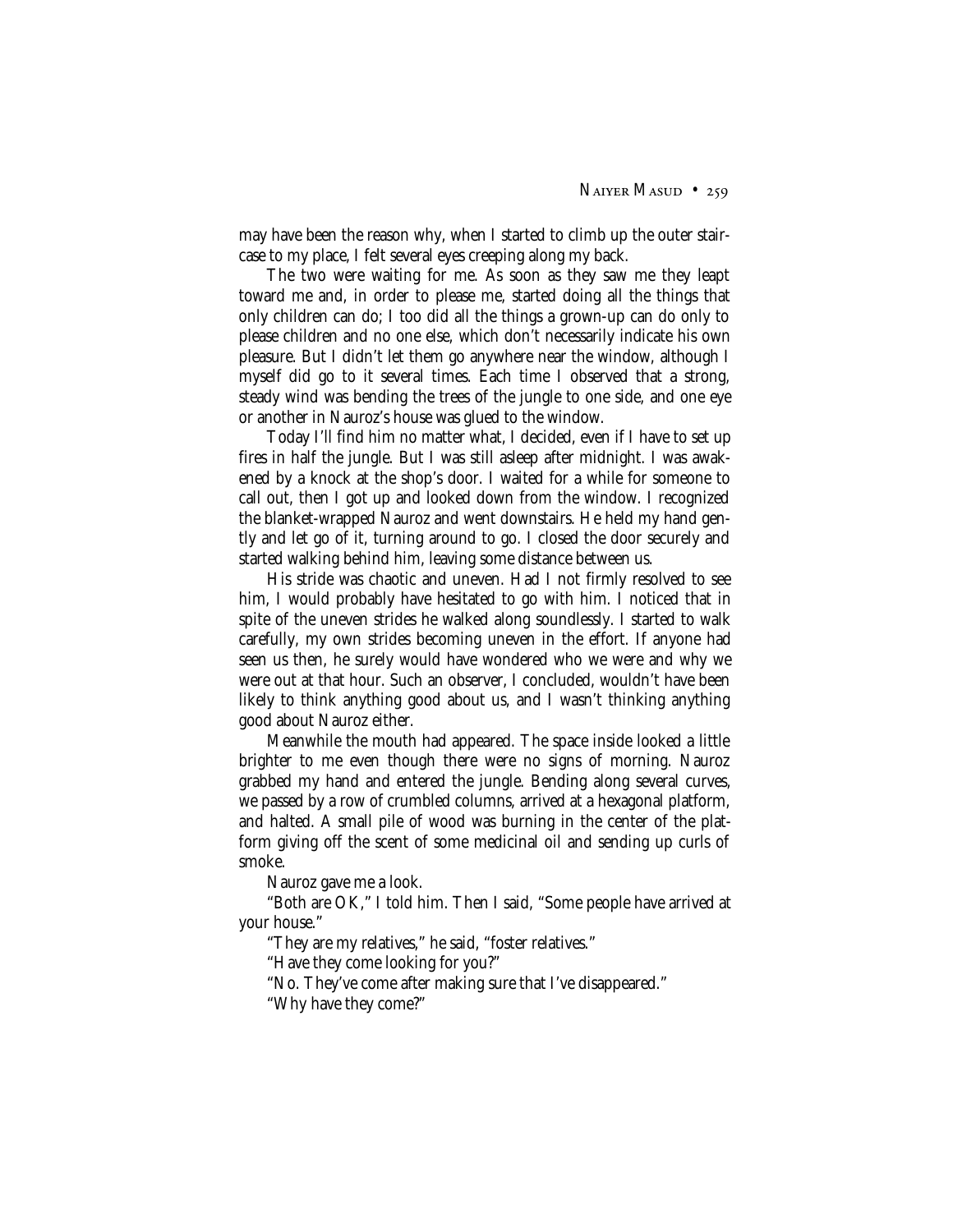"That they will tell themselves," he said, and then asked, "Is Brother with them?"

"No," I said, "but maybe he is. I didn't see him."

"Also some very old man?"

"I haven't seen him either," I said, feeling embarrassed without cause.

Nauroz sat down on the edge of the platform. I too sat down, a little ways from him. In the dim glow of the fire I observed a trace of madness on his face, although it was also apparent that he was living in hardship and shadows of that flitted across his face every now and then making it appear as if his madness had vanished.

"They haven't come to the shop yet, have they?"

"Well, yes they have," I said, "three days ago."

"Three days … No, those must be some other people," he said. "They must have come to buy something."

"Yes, they had some things to buy," I said, "but they also wanted to see you."

I gave a full account of those unfamiliar sounds, in as much detail as I had done earlier when I reported the disappearance of one of the girls. Nauroz listened to everything with his head lowered. Even after I had finished, his head remained down for quite a while, until the night came to its end. I was waiting for him to say something, but he was thinking, who knows what. A strong odor of burning wood was wafting from the platform. I looked that way. Thick smoke was rising from the platform. Soon the smoke burst with a soft noise, and flames leapt upward. I felt as though we were sitting inside of a deserted place of worship. The flames arched over to one side and a loud rustling sound was heard. I lifted up my head and saw that the tall peaks of the trees were being buffeted about so much that I could often see the increasing blueness of the sky between them. After quite a long time I looked at Nauroz. He was still sitting in the same position as before and the light from the burning wood was beginning to grow dim.

"Nauroz," I called out to him softly.

"They are different people," he said. "They've come from some distant place. They're not bad. They've come for the ruins."

"Why did they want to meet you?"

"They have come to learn something about the ruins. And now they want to know more—perhaps everything."

"But why did they want to see you?"

"They've also come to learn something about the race that built these ruins … or rather, that built the buildings whose ruins these are."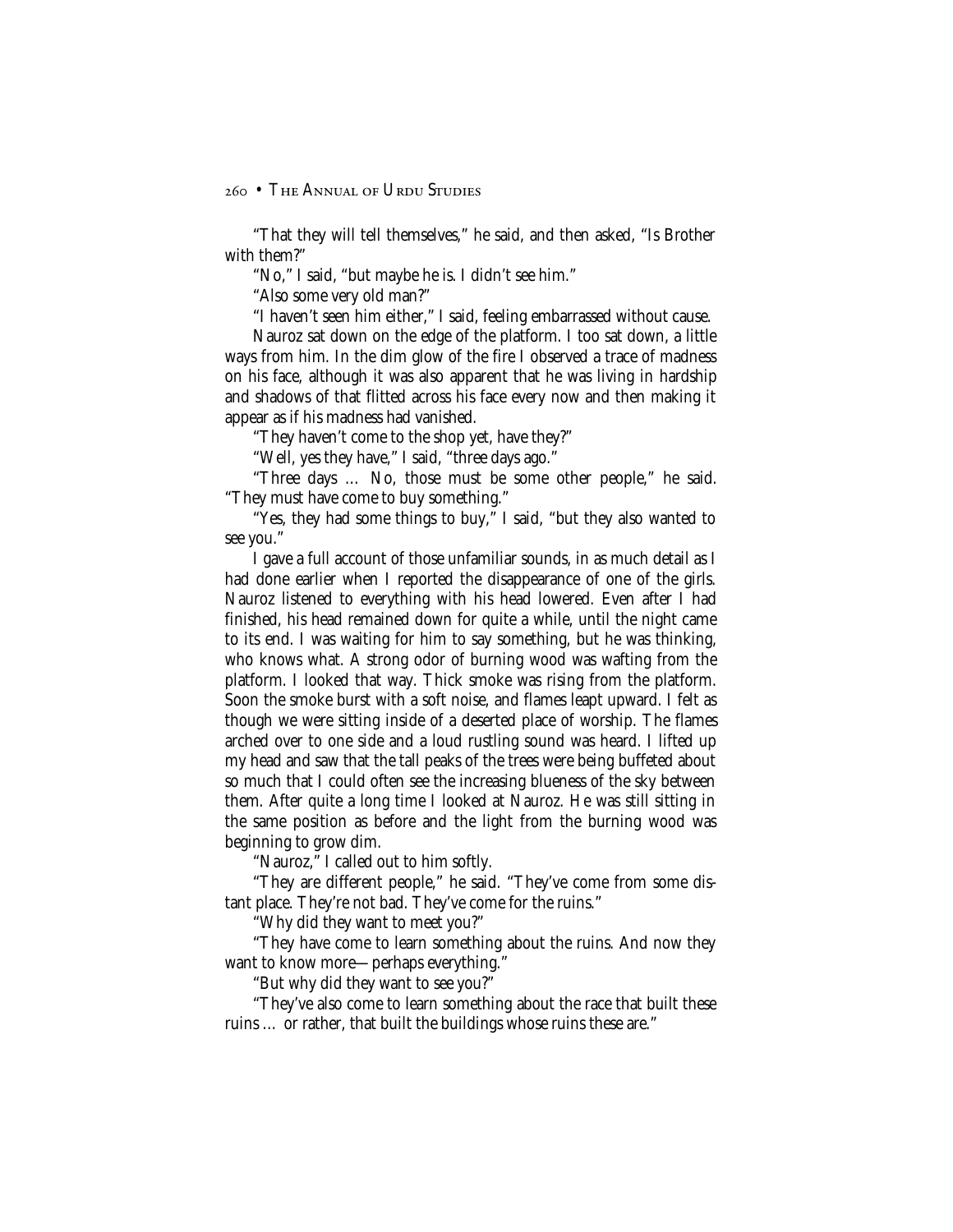"But why did they want to see you?" I asked again; at the time I couldn't think of any other question.

"Both belong to the same race," Nauroz said in a soft voice. "Haven't you looked at their eyes?"

I remembered how lights glimmered in their painting-like eyes. Then some other questions came to my mind.

"Who was their mother, Nauroz?"

"She had the same eyes," he whispered.

"Who was she?"

"She is no more," he said, a wildness appearing in his tone, "I've already told you."

"What was she to you?"

"I've said that too."

Then he looked at me with tremendous goodwill and placed his hand on my shoulder. "She is no more," he said it again. "Her people too have all perished, except for the two who are with you."

"Why have your relatives come?"

"Perhaps those ruins-people have made it to them."

"To them …" I checked myself.

Nauroz took close stock of me. He was completely visible in the growing light of the morning. In appearance he usually looked absolutely like a madman, but in that light, with his eyes lifted upward, he looked more like the sage of some untamed nation, and exactly in the manner of a sage he said, "One must endure everything." And then the wildness returned to his eyes and the howl to his tone, "Because one has to endure everything."

He began to look very tired. I suspected that he hadn't slept for several nights. Still I asked him, "Your relatives … would you like to see them?"

He didn't answer.

"Will I have to talk with them?"

Nauroz remained silent.

"Shall I tell them about you?"

He continued to sit silently. I called out to him softly, "Nauroz!"

Still he didn't open his mouth.

I stood up and walked over to him. He got up too. He repeated, without any wildness this time, and entirely like a sage, "One has to endure everything."

He turned, and I didn't even suspect that this was the last time I was to hear his voice. He wrapped the blanket around himself securely and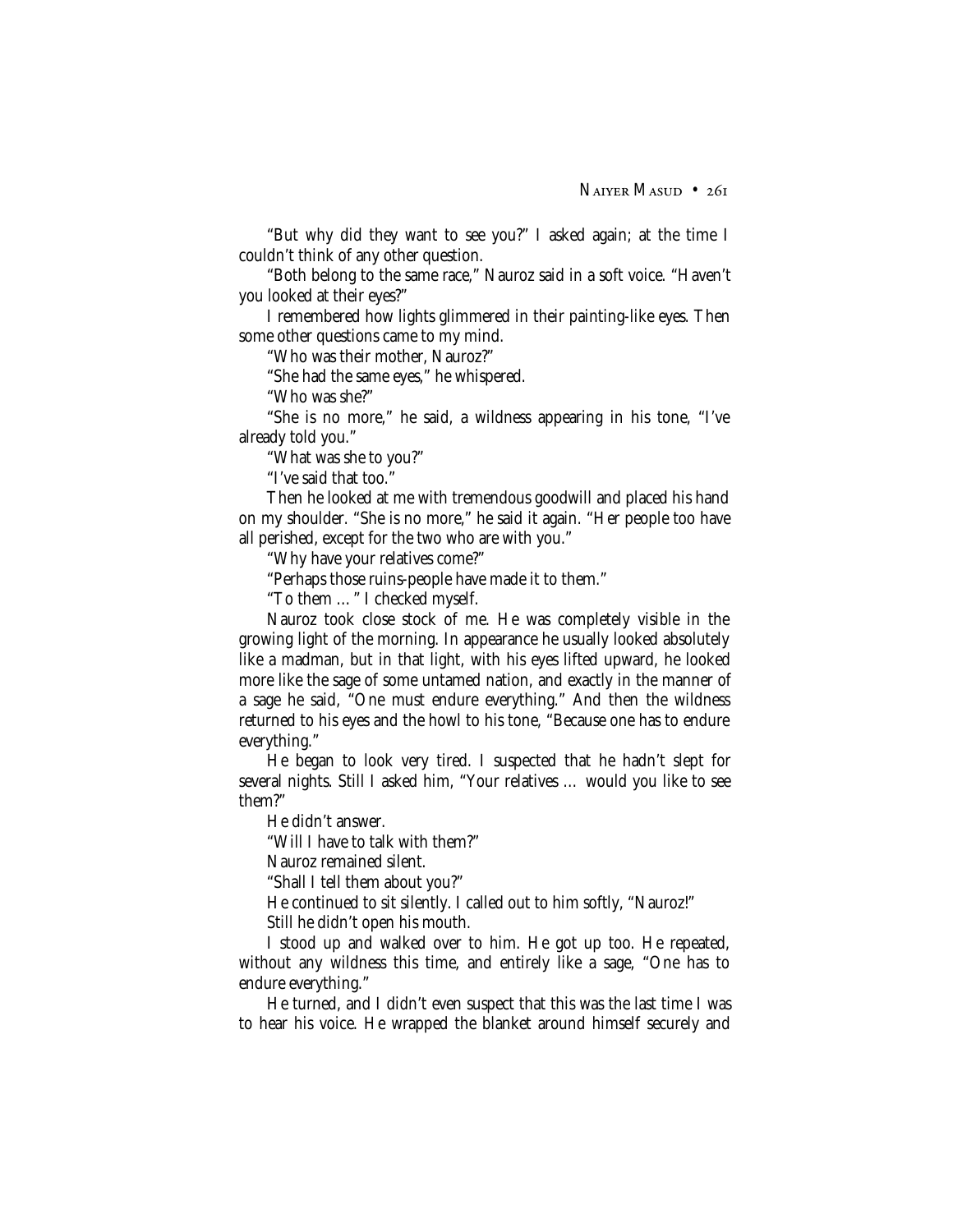walked away with a perfectly even stride toward where there was, perhaps, another exit from the jungle.

I too turned around after he had disappeared and walked out of the jungle.

6

Shortly after my return, although it was still quite early, I was informed that Nauroz's relatives had arrived and a meeting had been called, in which I too had to participate, to settle the matter of his house, shop and other effects. I hadn't had a full night's sleep for several days and could hardly remember, except for his last sentence, anything of my conversation with Nauroz in the jungle a short while ago, so this information didn't make any particular impression on me and I spent the time before the meeting taking care of the girls' needs and making them laugh a bit.

"We've abandoned hope of ever finding Nauroz," the kind man said to me.

"You won't find him anymore," I said without a shadow of a doubt, and I believed it just as fully in my heart.

"These people aren't at all hopeful either," he said, pointing toward Nauroz's folks.

We were all gathered behind Nauroz's house and all those people were sitting leaning against the wall of the house. I couldn't make a good estimate of their number, but Nauroz's brother was among them. I looked at him for a long time. His face bore traces of wounds that had healed. Even though two burly men standing on either side of him held him tightly, something welled up inside of him that staggered his restrainers now and again.

Sheer power of madness, I thought, and the kind man, seeing that I was looking at them, said, "He's under the supervision of these people, and so is that one," he pointed at the man who sat in the middle of those men but a little ways from the wall.

He was a very old man, completely toothless and bald, and without eyebrows either. His eyes were so devoid of luster that it was difficult to know whether he was blind or not. He was counting something on his fingers, jotting something down on the palm of one hand with a finger of the other hand as he went along, and making a point of looking at the sky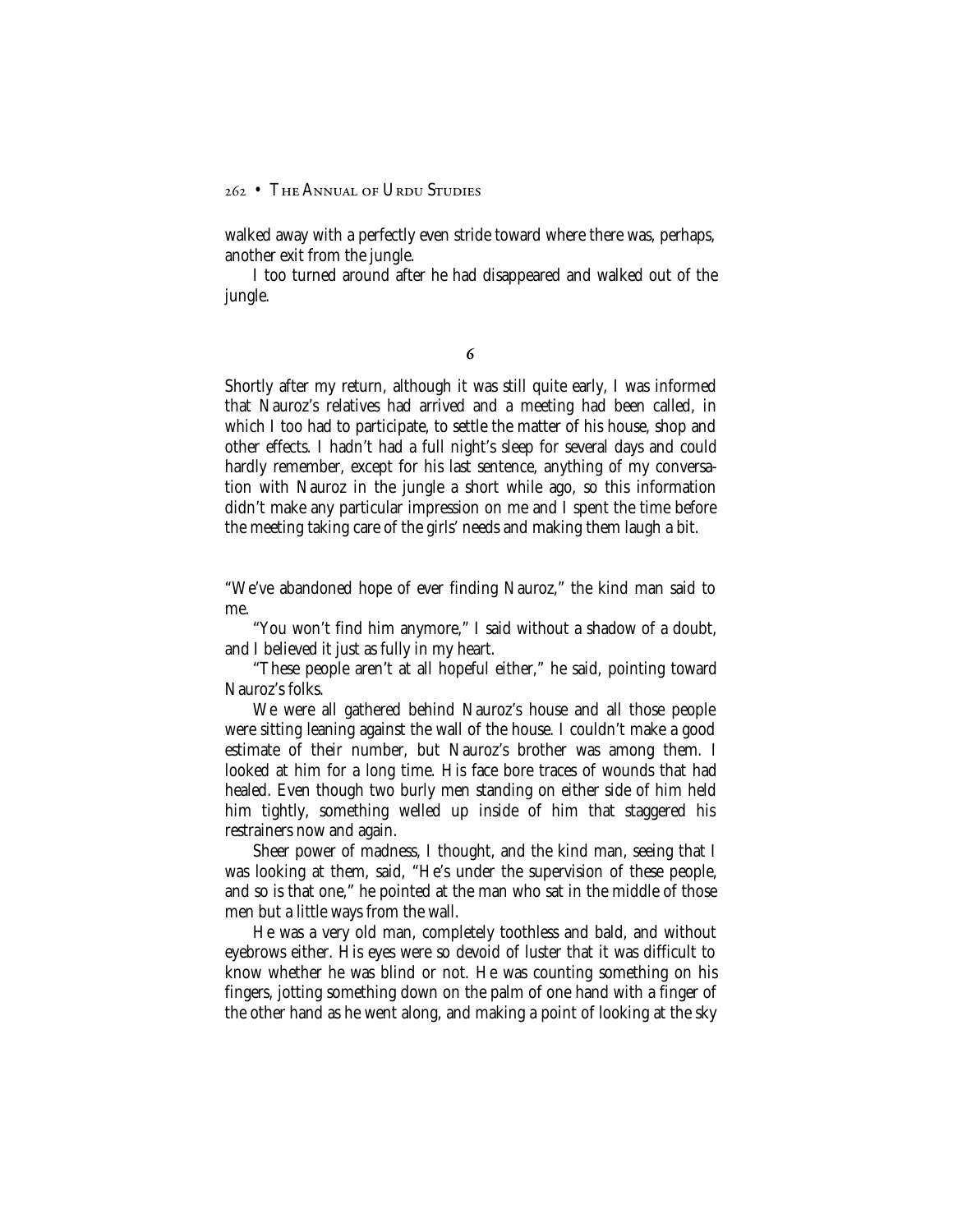each time before making an entry. He was wrinkled from head to toe and even though I was looking at him with my own eyes, I was having difficulty believing that a man could be so old.

"He's an old Nauroz," I heard the kind man say, "from two generations ago."

I was somewhat amazed to see that he was sitting with absolutely no support. Sheer power of madness, I thought again.

"And if the present disappeared Nauroz could be found, these people would watch over him too," the kind man said, "as they should."

"Naturally," I said.

I had guessed that the kind man would be talking on behalf of those men, so I kept looking at him. One of the relatives moved forward and whispered something to him. He nodded in reply and said to me, "Now there's only the question of Nauroz's daughters."

"How can anyone say they are Nauroz's daughters?" I said.

"But no one has come forward to claim them."

The answer came to my lips but stopped there. The kind man, finding me silent, said, "After all they must be related to someone in some way."

"They are merchandise from Nauroz's Shop," I said.

"And Nauroz's Shop—whose property is that?" one of the relatives blurted out unexpectedly.

"Anyway," the kind man made a sign to the speaker with his eyes and then informed me, "they have decided to close down the shop; this decision too is theirs to make now."

"Naturally," I said again.

"Now a decision has to be made about the girls, Nauroz."

"My name is Saasaan," I said.

"Ah, your family name," he said, feeling a little melancholy, "I know. Anyway, now the decision about them …"

"The decision about them too is the right of the relatives," I said.

"You've taken good care of them. They are all grateful to you."

"They are kind."

It seemed that he was finding it difficult to know exactly how to proceed further. Even I, because of lack of sleep, was beginning to feel weary. Since he had been kind to me all along, I said, "They were given to me temporarily in the hope that Nauroz would turn up. Now his relatives have rights over them, and their further upbringing is also the responsibility of his relatives. If they like, they can take them right now." I didn't feel surprised that I had said it all so easily. "But they aren't accustomed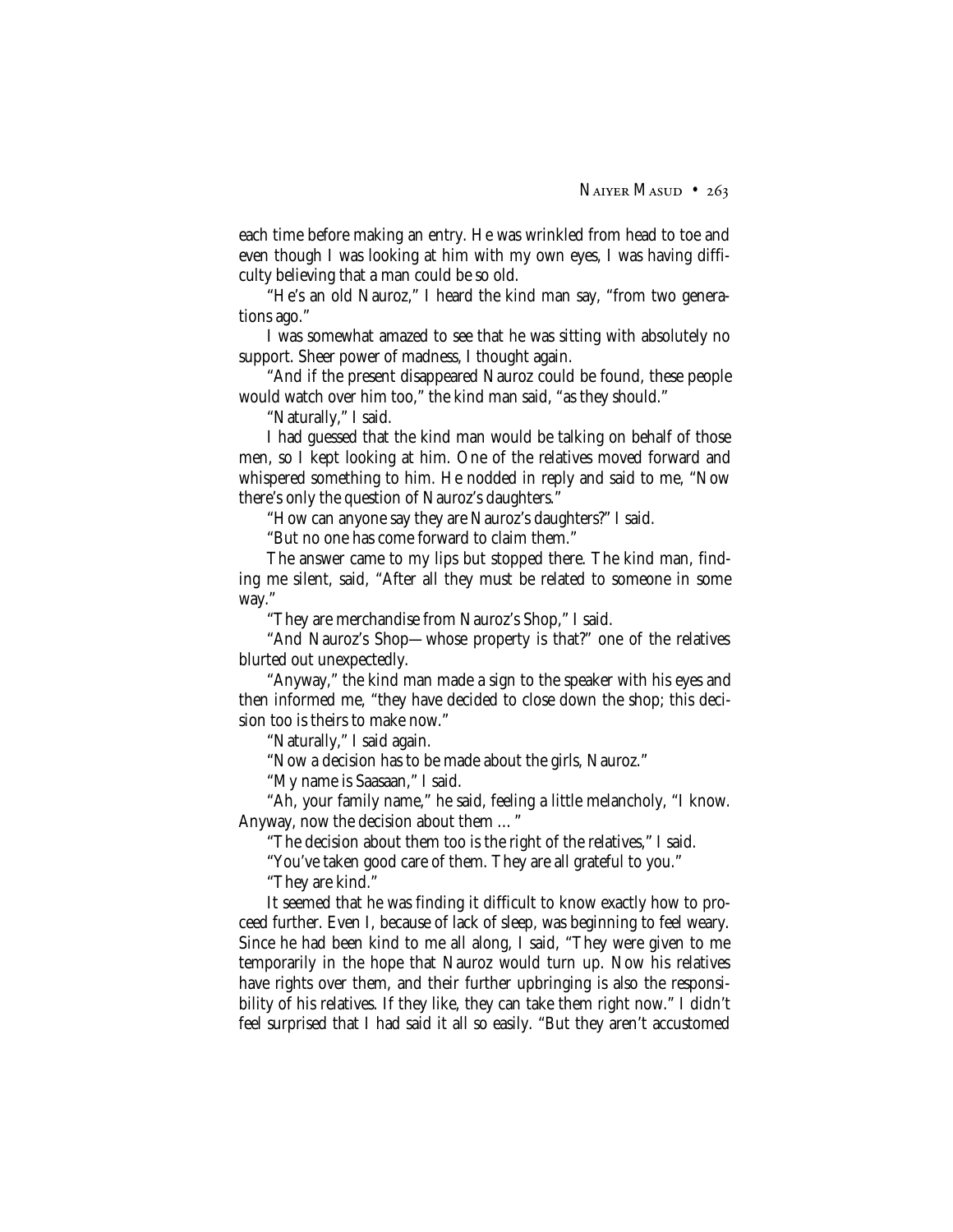to seeing anyone other than me." I said that just as easily. "If they had been allowed to go out with me …" Perhaps there was a slight tone of displeasure in my voice.

The kind man moved forward and embraced me. "They'll get used to it," he said. They're still very young. After all, they became accustomed to you, didn't they?"

I quietly freed myself from his grasp, and he said, "We think they should first be kept at Nauroz's house, and then …"

"But for two days, at least, no one should go near them."

"Absolutely. These people will stay somewhere else during that time. Whatever you say will be done," he said and tried to embrace me once again, but I left.

I made several trips up to my quarters, each one from inside the shop, collecting their playthings and the other items they needed and then I carried those over to Nauroz's house. This took longer than I had expected, perhaps because I checked out Nauroz's house a little on each trip. It was constructed entirely of stone and was very sturdy. The ceiling and walls of the shop and my quarters, on the other hand, had become decayed and didn't look like they would last long. The thought struck me that I should have kept them in the house from the very beginning. Then I went and brought them over too.

As I had expected, they became happy when they saw the new place and so many other new things at once, and they became so engrossed in playing that they didn't even notice that I was leaving and closing the door behind me.

The big dust storm also struck the same day. A few of the townsfolk were expecting its arrival for several days already. They were weather experts and they could, just by looking at the color of the sky and the pattern of the winds, predict even the time of ordinary dust storms. The past two or three days I was also noticing how in the lightening and darkening dustycolored sky, the sun sometimes looked faint yellow and sometimes it was as white as the moon; how the wind stopped blowing, then suddenly picked up with a gust restoring the blue to the sky; how the wind then moved erratically, as if stumbling every step of the way, and then the sky turned dusty. But I didn't know, nor did anyone tell me, that these were the signs of a big dust storm.

After closing the door of Nauroz's house, I walked slowly until I came to the bend. At the mouth of the jungle I saw a vehicle of some new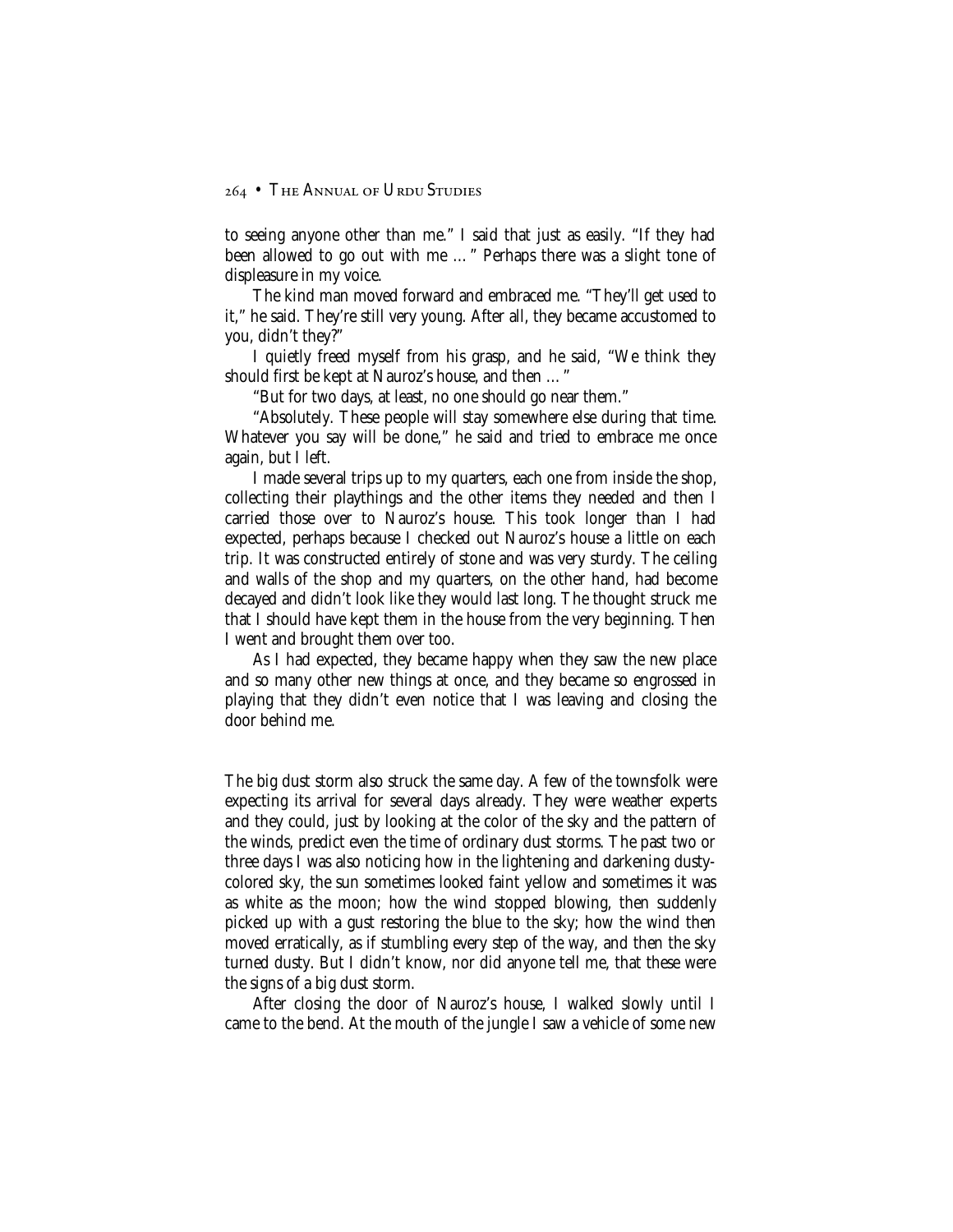style from which baggage was being unloaded. Besides small tents and other essentials, the baggage included tools like the ones used for measuring land and timber. Two men from a neighboring town were giving directions to the laborers who were doing the unloading. Watching all this without much enthusiasm, I moved on. I was taking slow strides and I had no idea how far I had gone until my feet began to ache. Only then did I realize that I had walked all the way to the outskirts of the next town and that sundown was fast approaching. The breeze had stopped completely and, partly because of the stagnant air and partly because of my having walked without interruption for quite a long time, I began to feel hot. I turned around and started walking back, but it soon became very difficult for me to walk at all. I flopped down on the grassy area by the edge of the road and I might have dozed off there were it not for the fact that, with the first blink, it felt as if somebody had pushed me to one side. Startled, I opened my eyes. There was no one around. Must have been a dream, I thought and stood up. I had walked only a few paces when somebody gently pushed me sideways. I realized that it must be because of the wind, which was blowing in gusts. Suddenly it started to blow faster and faster. I was moving forward without putting much pressure on my feet. I knew now that I was in the path of a dust storm and it was no ordinary storm. The mouth of the jungle and, from there, my home were not very far, but the wind suddenly changed direction and my feet strayed off the road. Then the wind changed directions several times and the dust also began to rise so it became difficult for me to keep my eyes open. I had no idea how far I had walked along with the wind nor how many directions I had gone in. Sometimes the wind gusts swirled downward and then spiraled upward with such violent force that it became difficult for my feet to stay on the ground. It seemed as if those dreams in my childhood, the ones in which I soared like a bird, would come true that day. Just then the gusts let up a bit. I heard the sounds of the jungle, some branches crackled, and the smell of medicinal oil wafted into my nostrils. The wind changed direction again and the smell disappeared.

My back struck against something hard and I saw that I had come to the place, a short distance from the road and on the other side of a small, grassy slope, where a series of dry, flat-topped low hills began. The road lay in front of me and, parallel to it, the breached wall of the jungle's outer trees swayed, appearing as though it would collapse any minute. My fatigue had vanished. I continued on, ascending one of the hills. The force of the wind was lessened here because the neighboring hills were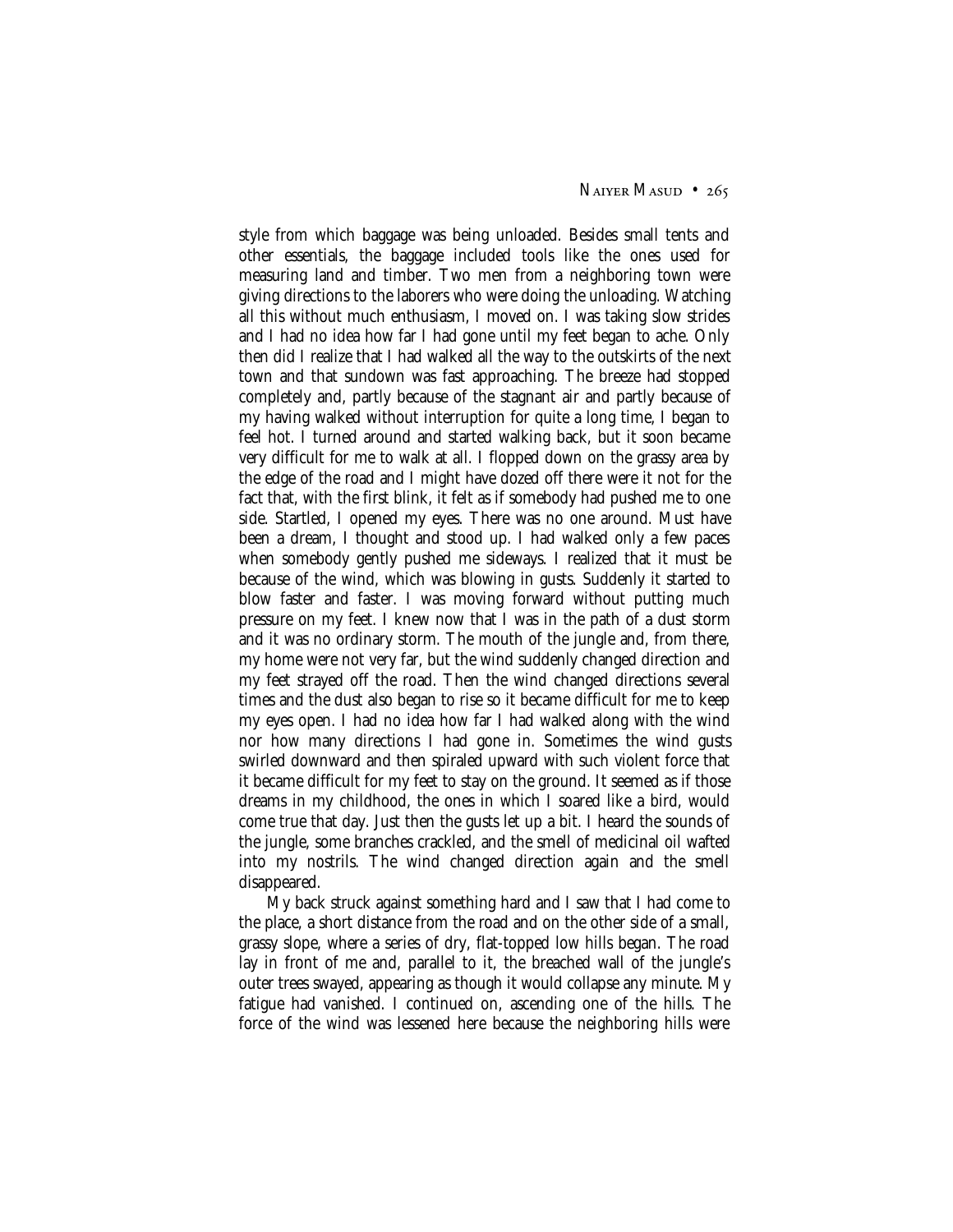somewhat taller and the hilltop was shaped like a platform with a dip in the middle. Feeling safe from the storm's onslaught, I sat there and began to look at the road and the jungle as if I were a spectator.

Two small tents went rolling down the road with those measuring instruments caught in their ropes. After one of them had rolled some distance, it got stuck on something on the side of the road, while the other puffed up a little and was swept up by a large spiral of wind, disappearing in a whirl. Then my eyes fell on the carriage I had seen at the mouth of the jungle. It was moving along on its own in the middle of the road. Heading straight toward me, it faltered, as if trying to remember the way. It spun around in its place a few times and then went hurtling back in the direction it had come. Just then a violent gust of wind touched down near the carriage causing it to swerve sharply to one side of the road and then leap to the other before overturning and somersaulting down the slope. Only one of its wheels remained on the road spinning like a potter's wheel. Finally it too disappeared.

I looked at the jungle. I had never seen it from this angle and this elevation before. However, at that moment I was unable to determine its outward appearance because the jungle, along with everything in it, was in a terrible state of turmoil. Sometimes the treetops became flat and fluttered like green flags, and sometimes they separated into small clusters colliding with each other. Tall bushes were pressed down, allowing a clear vision of the ruins through the openings in the wall of trees. Sometimes it seemed that the wind had gone completely mad or was frolicking with children, sometimes that there were many different winds, all vying with each other for possession of the jungle's trees. The wind paused briefly, gathering strength, and forced itself up from the ground. Now it looked as though the hairs on the jungle's entire body had stood on end. This was just the beginning. Later on it sometimes felt as if the sky, like some hissing python, was trying to sweep up the entire jungle with its breath and devour it; sometimes as if the trees, like eagles, were about to snatch up the ruins with their talons and take off. But the ruins held their ground tenaciously, although quite a few trees with slender trunks and dense umbrella-like crowns were uprooted and flung into the distance, raining down the soil clinging to their roots. A gust of wind lunged toward me. Some of the dirt from the tree roots hit my face and the smell of medicinal oil drifted into my nostrils once again.

There were many kinds of sounds, but they were drowned out in the howl of the wind, the sound of which made me start to doze off, or perhaps lapse into unconsciousness. Before my senses were completely over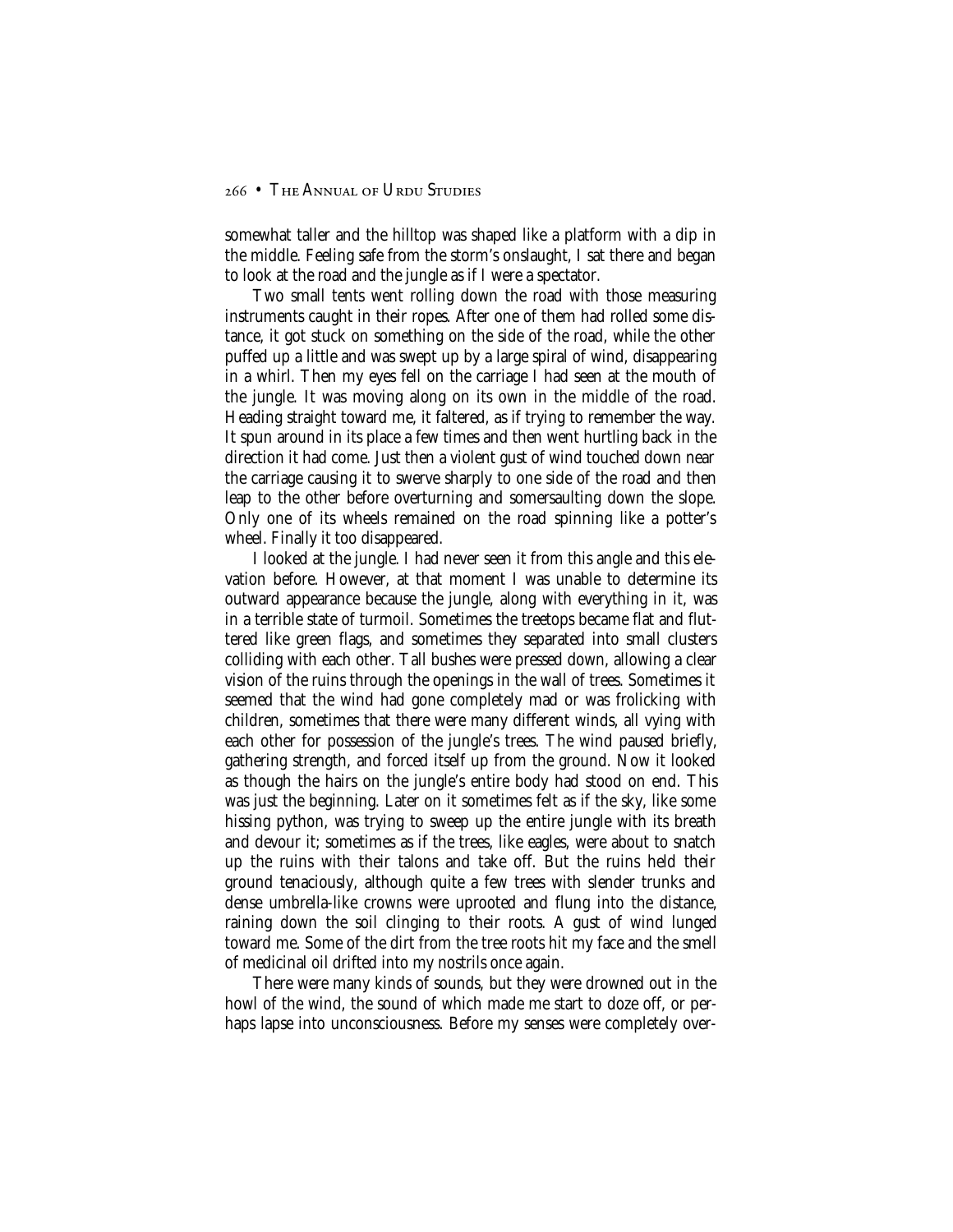whelmed, I heard the sound of the houses of the town collapsing and a subconscious question surfaced in my mind: how did I end up on this hill and what was I doing there?

7

The heat of the sunshine woke me up. After a while the fog lifted from my mind and I began to remember everything. The ruins, covered over by greenery in some spots, were spread out right across from me for quite some distance. Here and there small trees stood motionless in between the ruins, as a gentle breeze flowed smoothly and soundlessly through their branches. I glanced at the ruins. It was difficult from such a distance to distinguish between the broken stone columns and broken off or stunted tree trunks.

Had these buildings been intact, I thought, they would now have looked like the site of a terrible disaster. Then I descended the hill, and it didn't take me long to reach the town. Coming to the last turn in the road, I saw that the mouth of the jungle had altogether disappeared, but up ahead Nauroz's Shop could be seen with its mouth gaping wide. But, before going there, I first went around the town and talked with people. Although the damage to trees and houses had been enormous, most lives had been spared, except for a few cattle. This was because the area had always lain in the path of dust storms and people were well prepared. At the moment almost everyone was busy making temporary repairs to their houses and clearing the paths. I just strolled through, and then started back.

Nauroz's house showed absolutely no sign that it had been affected by the storm at all. Its door was still closed, exactly the way I had left it. I went to the front of Nauroz's Shop. Its door had been plucked off its frame by the wind gusts, although who can imagine what kind of gusts they were that the door, instead of falling inside, was lying outside the shop. Then I inspected my quarters.

They were there all right. But it seemed as if somebody had picked them up and then put them back in their place after shaking them about violently, so now they looked like an unsightly turban plopped up on top of the shop's head—scarcely livable. I tried to remember what all had been there. Just then I felt the touch of a palm on my back.

"There has been damage everywhere, Saasaan," the kind man was standing beside me. "Mercifully, lives have been spared."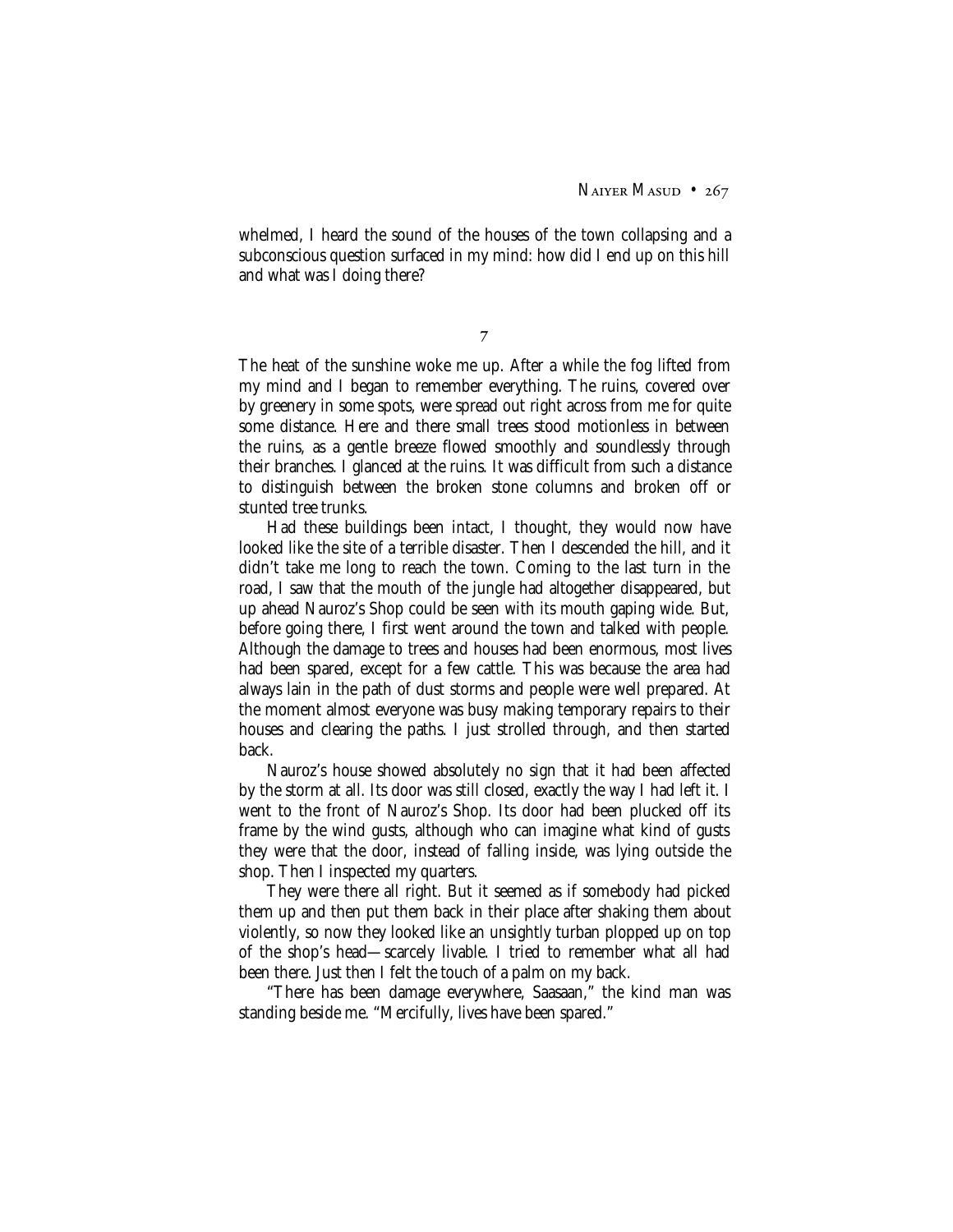He stopped, looked at me, and then continued, "And mercifully too, those people had left here before the storm hit."

I glanced at the closed door of Nauroz's house and then at the kind man.

"Where they come from is not in the path of storms," he said, "so they were quite apprehensive. They aren't used to strong winds. They would have left much earlier but they were delayed somewhat on account of that old Nauroz. He didn't want to leave. He said that he wanted to see the big dust storm. And you know how difficult it is, Saasaan, to make a mad man agree to something."

"One has to become a little mad oneself to do that," I said, and then I asked, "How did they bring him round?"

"Who knows? They had taken him off to one side," he said. "Then there was also some delay because of the stupid women here."

I wasn't particularly aware of the women's presence in the town, so I asked rather inquisitively, "The women—how so?"

"When they saw your … when they saw the girls they stirred up quite a fuss saying that they wouldn't let them go. And women, you know … Anyway, they started to cry and wail. You weren't here and … how shall I put it? … well, it seemed like a small earthquake had struck before the dust storm."

"I was out at the time," I said.

"Yes. We did come to call you."

He peered at my face for a long time, then grabbed my hand and led me into the shop. Here, no trace of the storm could be seen. Even the dust, still moving about outside, had not reached here. Who knows what kind of wind that was, I wondered, or what kind of shop this was? I turned to the kind man. He pushed down on both of my shoulders and made me sit on the takht, then he took a place beside me himself.

"At their place they'll cheer up the girls in a few days," he started. "They've been taking care of two mad men after all, it won't be too difficult to manage two little girls. In fact, they had tried to cheer up the girls while they were still here, but when they found out …"

He stopped. So far he had been simply informing me, but now he asked me somewhat dismayed, "Saasaan, you didn't even teach them to speak?"

"They speak," I replied, with a little dismay of my own.

"Your name, but nothing else."

I didn't say anything.